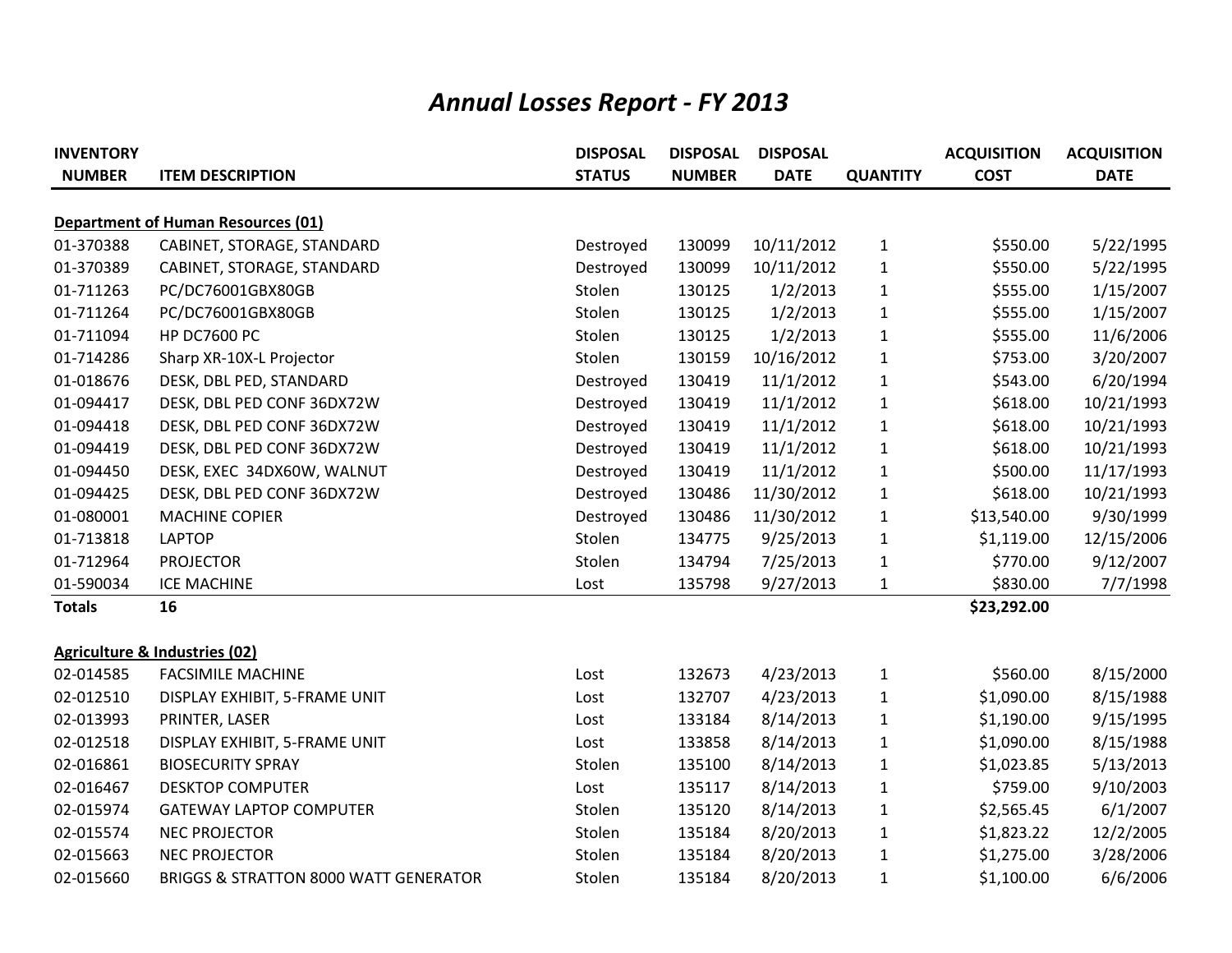| <b>INVENTORY</b>      |                                         | <b>DISPOSAL</b> | <b>DISPOSAL</b> | <b>DISPOSAL</b> |                 | <b>ACQUISITION</b> | <b>ACQUISITION</b> |
|-----------------------|-----------------------------------------|-----------------|-----------------|-----------------|-----------------|--------------------|--------------------|
| <b>NUMBER</b>         | <b>ITEM DESCRIPTION</b>                 | <b>STATUS</b>   | <b>NUMBER</b>   | <b>DATE</b>     | <b>QUANTITY</b> | <b>COST</b>        | <b>DATE</b>        |
| 02-015889             | <b>DELL LAPTOP COMPUTER</b>             | Stolen          | 135184          | 8/20/2013       | $\mathbf{1}$    | \$1,551.03         | 1/9/2007           |
| 02-016068             | NUVI GPS 660                            | Stolen          | 135184          | 8/20/2013       | $\mathbf{1}$    | \$599.99           | 11/2/2007          |
| <b>Totals</b>         | 12                                      |                 |                 |                 |                 | \$14,627.54        |                    |
| <b>ABC BOARD (03)</b> |                                         |                 |                 |                 |                 |                    |                    |
| 03-040284             | L&W 6.5X12 SINGLE AXLE TRAILER          | Stolen          | 132751          | 4/9/2013        | $\mathbf{1}$    | \$979.00           | 6/30/2010          |
| 03-035107             | 1/2 W SYN TRNSMITTER                    | Stolen          | 134178          | 6/24/2013       | $\mathbf{1}$    | \$945.00           | 10/28/2002         |
| 03-014916             | SIG 232 .380 CAL                        | Stolen          | 134178          | 6/24/2013       | 1               | \$494.00           | 4/12/2010          |
| 03-037176             | GLOCK MOD 22 .40 CAL                    | Lost            | 134536          | 7/18/2013       | $\mathbf{1}$    | \$429.00           | 1/22/2007          |
| <b>Totals</b>         | 4                                       |                 |                 |                 |                 | \$2,847.00         |                    |
|                       | <b>Alabama Forestry Commission (04)</b> |                 |                 |                 |                 |                    |                    |
| 04-102544             | DELL LATITUDE D600 LAPTOP               | Stolen          | 131901          | 2/13/2013       | $\mathbf{1}$    | \$1,809.72         | 3/10/2004          |
| 04-102567             | DELL LATITUDE D600 LAPTOP               | Stolen          | 131901          | 2/13/2013       | $\mathbf{1}$    | \$1,606.64         | 8/16/2004          |
| 04-102574             | DELL LATITUDE D600 LAPTOP               | Stolen          | 131901          | 2/13/2013       | $\mathbf{1}$    | \$1,365.04         | 3/14/2005          |
| 04-102576             | DELL LATITUDE D610L LAPTOP              | Stolen          | 131901          | 2/13/2013       | 1               | \$1,365.04         | 8/5/2005           |
| 04-102589             | DELL LATITUDE D620L LAPTOP              | Stolen          | 131901          | 2/13/2013       | $\mathbf{1}$    | \$1,365.04         | 1/17/2007          |
| 04-102285             | CAMERA KIT, SURVIELLANCE                | Stolen          | 131904          | 2/13/2013       | $\mathbf{1}$    | \$685.30           | 3/19/2010          |
| <b>Totals</b>         | $6\phantom{1}$                          |                 |                 |                 |                 | \$8,196.78         |                    |
|                       | <b>House of Representatives (09)</b>    |                 |                 |                 |                 |                    |                    |
| 09-002796             | <b>LAP TOP</b>                          | Stolen          | 131922          | 2/19/2013       | $\mathbf 1$     | \$1,551.00         | 6/9/2008           |
| <b>Totals</b>         | 1                                       |                 |                 |                 |                 | \$1,551.00         |                    |
|                       | <b>Banking Department (10)</b>          |                 |                 |                 |                 |                    |                    |
| 10-002095             | <b>LAPTOP</b>                           | Stolen          | 131039          | 1/4/2013        | $\mathbf{1}$    | \$933.00           | 7/30/2010          |
| <b>Totals</b>         | $\mathbf{1}$                            |                 |                 |                 |                 | \$933.00           |                    |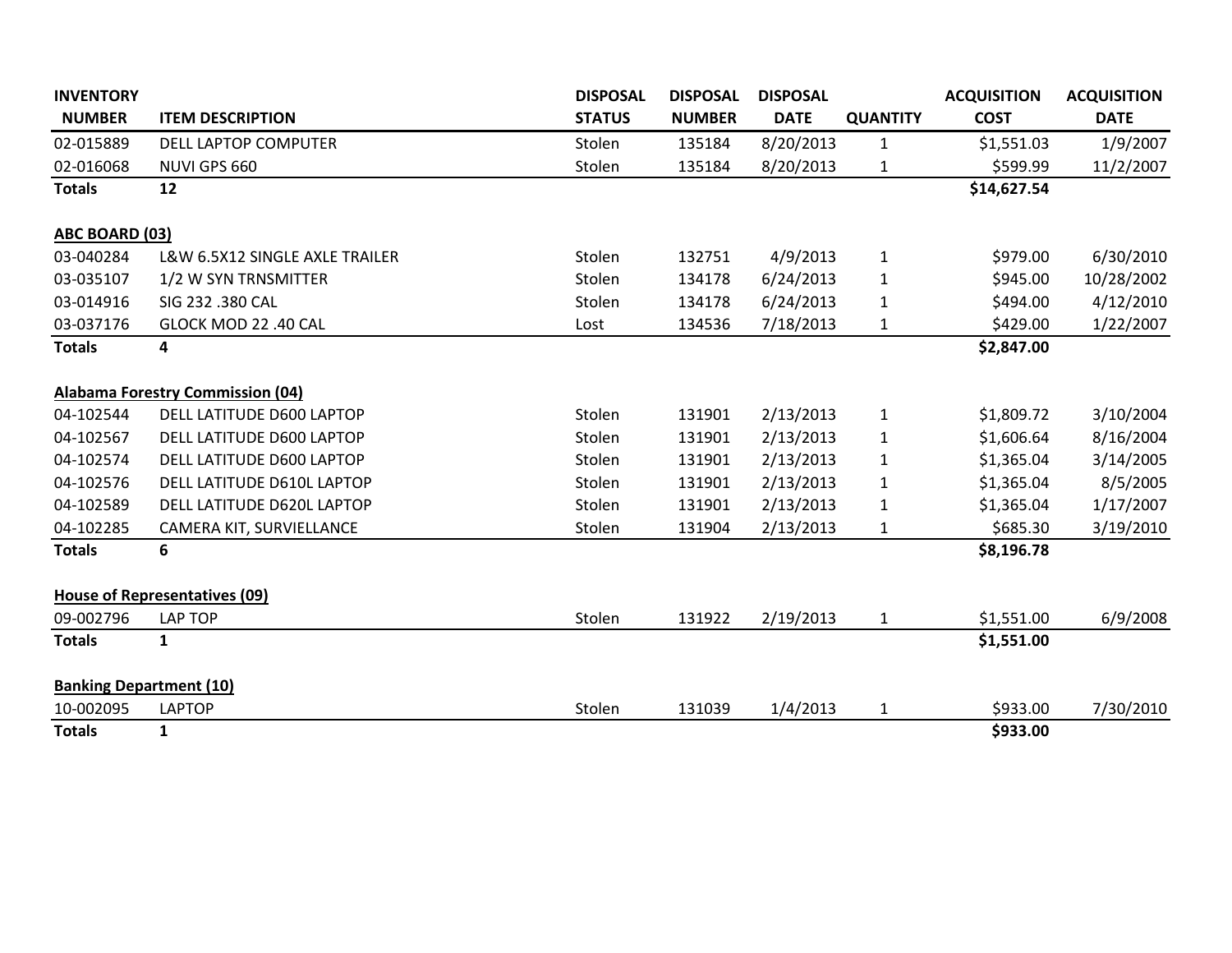| <b>INVENTORY</b> |                                        | <b>DISPOSAL</b> | <b>DISPOSAL</b> | <b>DISPOSAL</b> |                 | <b>ACQUISITION</b> | <b>ACQUISITION</b> |
|------------------|----------------------------------------|-----------------|-----------------|-----------------|-----------------|--------------------|--------------------|
| <b>NUMBER</b>    | <b>ITEM DESCRIPTION</b>                | <b>STATUS</b>   | <b>NUMBER</b>   | <b>DATE</b>     | <b>QUANTITY</b> | <b>COST</b>        | <b>DATE</b>        |
|                  | <b>Department of Conservation (11)</b> |                 |                 |                 |                 |                    |                    |
| 11-022982        | ATV 4X4 1995                           | Stolen          | 130438          | 11/1/2012       | $\mathbf{1}$    | \$4,592.00         | 9/26/1995          |
| 11-012810        | <b>SHOTGUN 12 GAUGE</b>                | Stolen          | 130671          | 11/15/2012      | $\mathbf 1$     | \$1.00             | 5/15/1990          |
| 11-093665        | GAME CAMERA RECONYX PC800              | Stolen          | 132753          | 4/9/2013        | $\mathbf 1$     | \$589.98           | 1/31/2013          |
| 11-093880        | ATV JOHN DEERE GATOR XUV625I           | Stolen          | 132754          | 4/9/2013        | $\mathbf 1$     | \$9,658.00         | 5/10/2012          |
| 11-027035        | <b>GENERATOR GENERAC PORTABLE</b>      | Stolen          | 133097          | 8/20/2013       | $\mathbf 1$     | \$2,995.00         | 8/27/2009          |
| <b>Totals</b>    | 5                                      |                 |                 |                 |                 | \$17,835.98        |                    |
|                  | <b>DEPARTMENT OF CORRECTIONS (12)</b>  |                 |                 |                 |                 |                    |                    |
| 12-055083        | <b>LETTER OPENER</b>                   | Destroyed       | 130687          | 11/15/2012      | $\mathbf 1$     | \$1,475.00         | 3/17/1994          |
| 12-100105        | MIXER CONCRETE (15-01852)              | Destroyed       | 130687          | 11/15/2012      | $\mathbf{1}$    | \$1,579.00         | 5/23/2011          |
| 12-100106        | <b>TRACTOR LAWN (15-02043)</b>         | Destroyed       | 130687          | 11/15/2012      | $\mathbf{1}$    | \$2,382.00         | 5/23/2011          |
| 12-100107        | CABINET PROOFING/HOLDING (15-03078)    | Destroyed       | 130687          | 11/15/2012      | $\mathbf 1$     | \$2,945.00         | 5/23/2011          |
| 12-100109        | DISHWASHER (COMMERCIAL) (15-02407)     | Destroyed       | 130687          | 11/15/2012      | $\mathbf 1$     | \$6,002.00         | 5/23/2011          |
| 12-100110        | OVEN STACK (1 SECTION) (08-10072)      | Destroyed       | 130687          | 11/15/2012      | $\mathbf{1}$    | \$3,400.00         | 5/23/2011          |
| 12-100111        | OVEN STCKE (1 SECTION) (08-10073)      | Destroyed       | 130687          | 11/15/2012      | $\mathbf 1$     | \$3,400.00         | 5/23/2011          |
| 12-100112        | SKILLET TILT (COMMERCIAL) (08-10667)   | Destroyed       | 130687          | 11/15/2012      | $\mathbf 1$     | \$6,477.00         | 5/23/2011          |
| 12-100113        | RANGE (COMMERCIAL) (08-10691)          | Destroyed       | 130687          | 11/15/2012      | $\mathbf 1$     | \$1,181.00         | 5/23/2011          |
| 12-100114        | ICE MACHINE (CONDENSER) (08-10865)     | Destroyed       | 130687          | 11/15/2012      | $\mathbf 1$     | \$1,676.00         | 5/23/2011          |
| 12-100117        | CHOPPER FOOD (08-10868)                | Destroyed       | 130687          | 11/15/2012      | $\mathbf 1$     | \$5,295.00         | 5/23/2011          |
| 12-100118        | CART FOOD TRANSPORT (08-09250)         | Destroyed       | 130687          | 11/15/2012      | $\mathbf 1$     | \$740.00           | 5/23/2011          |
| 12-100119        | ICE STORAGE BIN (08-08843)             | Destroyed       | 130687          | 11/15/2012      | $\mathbf{1}$    | \$600.00           | 6/21/2011          |
| 12-100120        | FOOD WARMER (15-01062)                 | Destroyed       | 130687          | 11/15/2012      | $\mathbf 1$     | \$1,800.00         | 6/21/2011          |
| 12-100121        | SINK W/3 COMPARTMENT'S                 | Destroyed       | 130687          | 11/15/2012      | $\mathbf 1$     | \$2,500.00         | 6/21/2011          |
| 12-100122        | DISHWASHER (COMMERCIAL)                | Destroyed       | 130687          | 11/15/2012      | $\mathbf{1}$    | \$48,000.00        | 6/21/2011          |
| 12-100123        | <b>CONVEROR BELT</b>                   | Destroyed       | 130687          | 11/15/2012      | $\mathbf{1}$    | \$3,500.00         | 6/21/2011          |
| 12-100124        | SERVINF LINE W/4 COMPARTMENT'S         | Destroyed       | 130687          | 11/15/2012      | $\mathbf 1$     | \$2,500.00         | 6/21/2011          |
| 12-100125        | <b>TABLE WORK</b>                      | Destroyed       | 130687          | 11/15/2012      | $\mathbf 1$     | \$800.00           | 6/21/2011          |
| 12-100126        | <b>TABLE WORK</b>                      | Destroyed       | 130687          | 11/15/2012      | $\mathbf 1$     | \$800.00           | 6/21/2011          |
| 12-100127        | MIXER FOOD (COMMERCIAL)                | Destroyed       | 130687          | 11/15/2012      | $\mathbf{1}$    | \$6,000.00         | 6/21/2011          |
| 12-100128        | SINK W/2 COMPARTMENT'S                 | Destroyed       | 130687          | 11/15/2012      | $\mathbf 1$     | \$1,800.00         | 6/21/2011          |
| 12-100129        | KETTLE STEAM (COMMERCIAL)              | Destroyed       | 130687          | 11/15/2012      | $\mathbf 1$     | \$3,500.00         | 6/21/2011          |
| 12-100130        | KETTLE STEAM (COMMERCIAL)              | Destroyed       | 130687          | 11/15/2012      | $\mathbf{1}$    | \$1,800.00         | 6/21/2011          |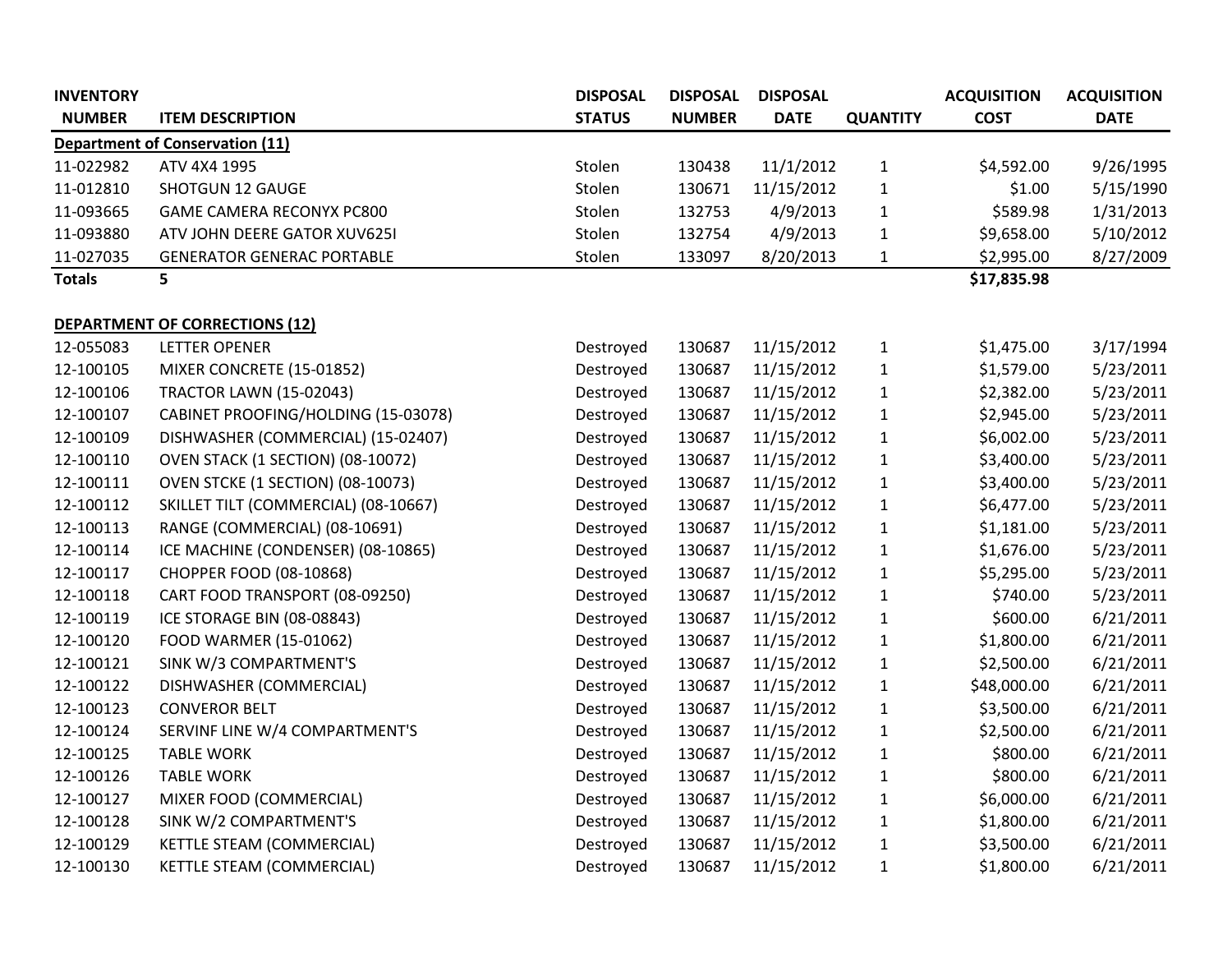| <b>INVENTORY</b> |                                    | <b>DISPOSAL</b> | <b>DISPOSAL</b> | <b>DISPOSAL</b> |                 | <b>ACQUISITION</b> | <b>ACQUISITION</b> |
|------------------|------------------------------------|-----------------|-----------------|-----------------|-----------------|--------------------|--------------------|
| <b>NUMBER</b>    | <b>ITEM DESCRIPTION</b>            | <b>STATUS</b>   | <b>NUMBER</b>   | <b>DATE</b>     | <b>QUANTITY</b> | <b>COST</b>        | <b>DATE</b>        |
| 12-100131        | KETTLE STEAM (COMMERCIAL)          | Destroyed       | 130687          | 11/15/2012      | $\mathbf{1}$    | \$3,500.00         | 6/21/2011          |
| 12-100132        | SKILLET TILT (COMMERCIAL)          | Destroyed       | 130687          | 11/15/2012      | $\mathbf{1}$    | \$5,600.00         | 6/21/2011          |
| 12-100133        | TABLE WORK W/POT RACK              | Destroyed       | 130687          | 11/15/2012      | $\mathbf{1}$    | \$3,100.00         | 6/21/2011          |
| 12-100134        | TABLE WORK W/POT RACK              | Destroyed       | 130687          | 11/15/2012      | $\mathbf{1}$    | \$3,100.00         | 6/21/2011          |
| 12-100135        | REFRIGERATOR PASS-THRU             | Destroyed       | 130687          | 11/15/2012      | $\mathbf{1}$    | \$4,500.00         | 6/21/2011          |
| 12-100136        | <b>SERVING LINE</b>                | Destroyed       | 130687          | 11/15/2012      | $\mathbf{1}$    | \$15,000.00        | 6/21/2011          |
| 12-100108        | <b>REFRIGERATOR 2 DOOR</b>         | Destroyed       | 130687          | 11/15/2012      | $\mathbf{1}$    | \$2,020.00         | 5/26/2011          |
| 12-067807        | <b>WASHER CLOTHES (COMMERCIAL)</b> | Destroyed       | 130705          | 11/15/2012      | $\mathbf{1}$    | \$10,229.00        | 10/31/2007         |
| 12-067808        | <b>WASHER CLOTHES (COMMERCIAL)</b> | Destroyed       | 130705          | 11/15/2012      | $\mathbf{1}$    | \$10,229.00        | 10/31/2007         |
| 12-067809        | DRYER CLOTHES (COMMERCIAL)         | Destroyed       | 130705          | 11/15/2012      | $\mathbf 1$     | \$2,484.00         | 10/31/2007         |
| 12-067810        | DRYER CLOTHES (COMMERCIAL)         | Destroyed       | 130705          | 11/15/2012      | $\mathbf{1}$    | \$2,484.00         | 10/31/2007         |
| 12-100373        | <b>OZONE WASH SYSTEM</b>           | Destroyed       | 130705          | 11/15/2012      | $\mathbf{1}$    | \$35,440.00        | 11/10/2011         |
| 12-042238        | PISTOL 40 CALIBER SEMI-AUTOMATIC   | Stolen          | 131636          | 1/31/2013       | $\mathbf{1}$    | \$346.00           | 9/13/2000          |
| 12-042331        | PISTOL 40 CALIBER SEMI-AUTOMATIC   | Stolen          | 131636          | 1/31/2013       | $\mathbf{1}$    | \$409.00           | 7/10/2002          |
| 12-070301        | <b>RADIO PORTABLE</b>              | Lost            | 131927          | 2/19/2013       | $\mathbf{1}$    | \$405.00           | 8/30/2001          |
| 12-070309        | <b>RADIO PORTABLE</b>              | Lost            | 131927          | 2/19/2013       | 1               | \$405.00           | 8/30/2001          |
| 12-071211        | <b>RADIO PORTABLE</b>              | Lost            | 131927          | 2/19/2013       | $\mathbf{1}$    | \$400.50           | 11/5/2004          |
| 12-071433        | <b>RADIO PORTABLE</b>              | Lost            | 131927          | 2/19/2013       | $\mathbf{1}$    | \$400.50           | 9/12/2005          |
| 12-071494        | <b>RADIO PORTABLE</b>              | Lost            | 131927          | 2/19/2013       | $\mathbf{1}$    | \$399.75           | 12/30/2005         |
| 12-071989        | <b>RADIO PORTABLE</b>              | Lost            | 131927          | 2/19/2013       | $\mathbf{1}$    | \$387.75           | 6/6/2007           |
| 12-072685        | <b>RADIO PORTABLE</b>              | Lost            | 131927          | 2/19/2013       | $\mathbf{1}$    | \$420.00           | 4/9/2010           |
| 12-017406        | SHOTGUN 12 GAUGE PUMP              | Stolen          | 133192          | 5/3/2013        | $\mathbf{1}$    | \$238.50           | 8/19/1985          |
| 12-042537        | PISTOL 40 CALIBER SEMI-AUTOMATIC   | Stolen          | 133192          | 5/3/2013        | $\mathbf{1}$    | \$357.00           | 2/15/2008          |
| 12-042891        | PISTOL 40 CALIBER SEMI-AUTOMATIC   | Stolen          | 133192          | 5/3/2013        | $\mathbf{1}$    | \$357.00           | 2/15/2008          |
| 12-068195        | <b>COMPUTER LAPTOP</b>             | Destroyed       | 133495          | 5/15/2013       | $\mathbf{1}$    | \$1,235.00         | 1/11/2008          |
| 12-042350        | <b>SHOTGUN 12 GAUGE PUMP</b>       | Stolen          | 134987          | 8/2/2013        | $\mathbf{1}$    | \$337.84           | 7/31/2002          |
| 12-042351        | <b>SHOTGUN 12 GAUGE PUMP</b>       | Stolen          | 134987          | 8/2/2013        | $\mathbf{1}$    | \$337.84           | 7/31/2002          |
| 12-067391        | <b>COMPUTER LAPTOP</b>             | Stolen          | 134987          | 8/2/2013        | $\mathbf{1}$    | \$1,365.04         | 3/21/2007          |
| 12-068211        | <b>COMPUTER LAPTOP</b>             | Stolen          | 134987          | 8/2/2013        | $\mathbf{1}$    | \$1,235.00         | 1/11/2008          |
| 12-090184        | RIFLE .223 CALIBER (AR-15)         | Stolen          | 134987          | 8/2/2013        | 1               | \$675.17           | 2/22/2010          |
| 12-068215        | <b>COMPUTER LAPTOP</b>             | Stolen          | 135091          | 8/12/2013       | 1               | \$1,250.00         | 1/11/2008          |
| <b>Totals</b>    | 55                                 |                 |                 |                 |                 | \$218,799.89       |                    |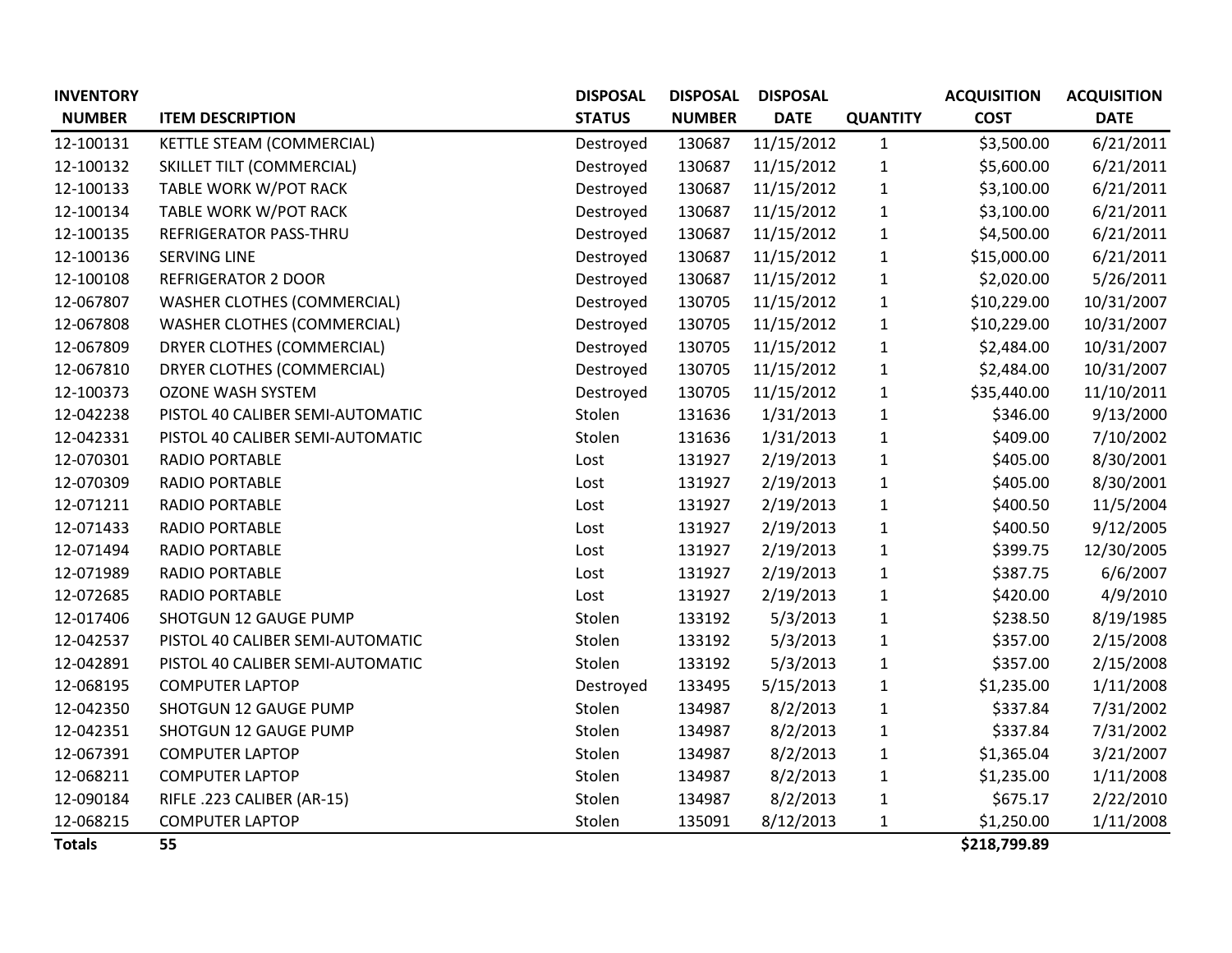| <b>INVENTORY</b> |                                         | <b>DISPOSAL</b> | <b>DISPOSAL</b> | <b>DISPOSAL</b> |                 | <b>ACQUISITION</b> | <b>ACQUISITION</b> |
|------------------|-----------------------------------------|-----------------|-----------------|-----------------|-----------------|--------------------|--------------------|
| <b>NUMBER</b>    | <b>ITEM DESCRIPTION</b>                 | <b>STATUS</b>   | <b>NUMBER</b>   | <b>DATE</b>     | <b>QUANTITY</b> | <b>COST</b>        | <b>DATE</b>        |
|                  | <b>Department of Education (15)</b>     |                 |                 |                 |                 |                    |                    |
| 15-062676        | CPU.Laptop.2650.Dell                    | Lost            | 131526          | 4/2/2013        | $\mathbf{1}$    | \$1,795.00         | 2/25/2003          |
| 15-060333        | Projector.LCD                           | Stolen          | 131757          | 2/5/2013        | $\mathbf{1}$    | \$2,937.11         | 9/4/2012           |
| 15-063094        | CPU.Laptop.Inspiron 5100.Dell           | Stolen          | 131758          | 2/5/2013        | $\mathbf{1}$    | \$1,529.00         | 10/22/2003         |
| 15-063106        | CPU.Laptop.Inspiron 5100.Dell           | Stolen          | 131758          | 2/5/2013        | $\mathbf{1}$    | \$1,529.00         | 10/22/2003         |
| 15-063108        | CPU.Laptop.Inspiron 5100.Dell           | Stolen          | 131758          | 2/5/2013        | $\mathbf{1}$    | \$1,529.00         | 10/22/2003         |
| 15-063113        | CPU.Laptop.Inspiron 5100.Dell           | Stolen          | 131758          | 2/5/2013        | $\mathbf{1}$    | \$1,529.00         | 10/22/2003         |
| 15-063116        | CPU.Laptop.Inspiron 5100.Dell           | Stolen          | 131758          | 2/5/2013        | $\mathbf{1}$    | \$1,529.00         | 10/22/2003         |
| 15-063118        | CPU.Laptop.Inspiron 5100.Dell           | Stolen          | 131758          | 2/5/2013        | $\mathbf{1}$    | \$1,529.00         | 10/22/2003         |
| 15-058038        | CPU.Laptop.Lati E6500.Dell              | Lost            | 131891          | 2/12/2013       | $\mathbf{1}$    | \$1,512.00         | 4/2/2009           |
| 15-058284        | Projector.ImagePro 8786.Dukane          | Lost            | 131891          | 2/12/2013       | $\mathbf{1}$    | \$599.00           | 7/22/2010          |
| 15-058421        | CPU.Laptop.Latit.E4310.Dell             | Lost            | 131891          | 2/12/2013       | $\mathbf{1}$    | \$1,288.00         | 9/2/2010           |
| 15-058657        | iPad.Wi-Fi.32GB.Apple                   | Lost            | 131891          | 2/12/2013       | $\mathbf{1}$    | \$599.00           | 4/11/2011          |
| 15-058649        | iPad.Wi-Fi.32GB.Apple                   | Lost            | 131892          | 2/12/2013       | $\mathbf{1}$    | \$599.00           | 4/11/2011          |
| 15-021143        | CAMERA 55MM.HONEYWELL                   | Lost            | 135199          | 8/20/2013       | $\mathbf{1}$    | \$205.00           | 7/15/1976          |
| <b>Totals</b>    | 14                                      |                 |                 |                 |                 | \$18,708.11        |                    |
|                  |                                         |                 |                 |                 |                 |                    |                    |
|                  | <b>Department of Public Health (23)</b> |                 |                 |                 |                 |                    |                    |
| 23-089937        | <b>LAPTOP</b>                           | Stolen          | 130020          | 10/5/2012       | $\mathbf{1}$    | \$1,743.50         | 8/5/2011           |
| 23-085806        | Laptop                                  | Stolen          | 130417          | 11/9/2012       | $\mathbf{1}$    | \$1,224.00         | 5/27/2009          |
| 23-089332        | Laptop                                  | Stolen          | 130911          | 12/6/2012       | $\mathbf{1}$    | \$933.00           | 6/23/2011          |
| 23-086881        | Laptop                                  | Stolen          | 131293          | 1/15/2013       | $\mathbf{1}$    | \$1,743.50         | 3/15/2010          |
| 23-073822        | Laptop                                  | Stolen          | 131661          | 2/12/2013       | $\mathbf{1}$    | \$1,480.00         | 2/3/2004           |
| 23-084354        | Laptop                                  | Stolen          | 134901          | 9/12/2013       | $\mathbf{1}$    | \$1,224.00         | 9/30/2008          |
| <b>Totals</b>    | 6                                       |                 |                 |                 |                 | \$8,348.00         |                    |
|                  | <b>DEPARTMENT OF LABOR (25)</b>         |                 |                 |                 |                 |                    |                    |
| 25-058785        | COMPUTER HP DC7900 ULTRA SLIM           | Stolen          | 130229          | 10/18/2012      | $\mathbf 1$     | \$801.00           | 12/18/2009         |
| 25-002123        | METHANE GAS DETECTOR                    | Lost            | 135591          | 9/16/2013       | $\mathbf{1}$    | \$545.65           | 9/16/2010          |
| <b>Totals</b>    | $\overline{2}$                          |                 |                 |                 |                 | \$1,346.65         |                    |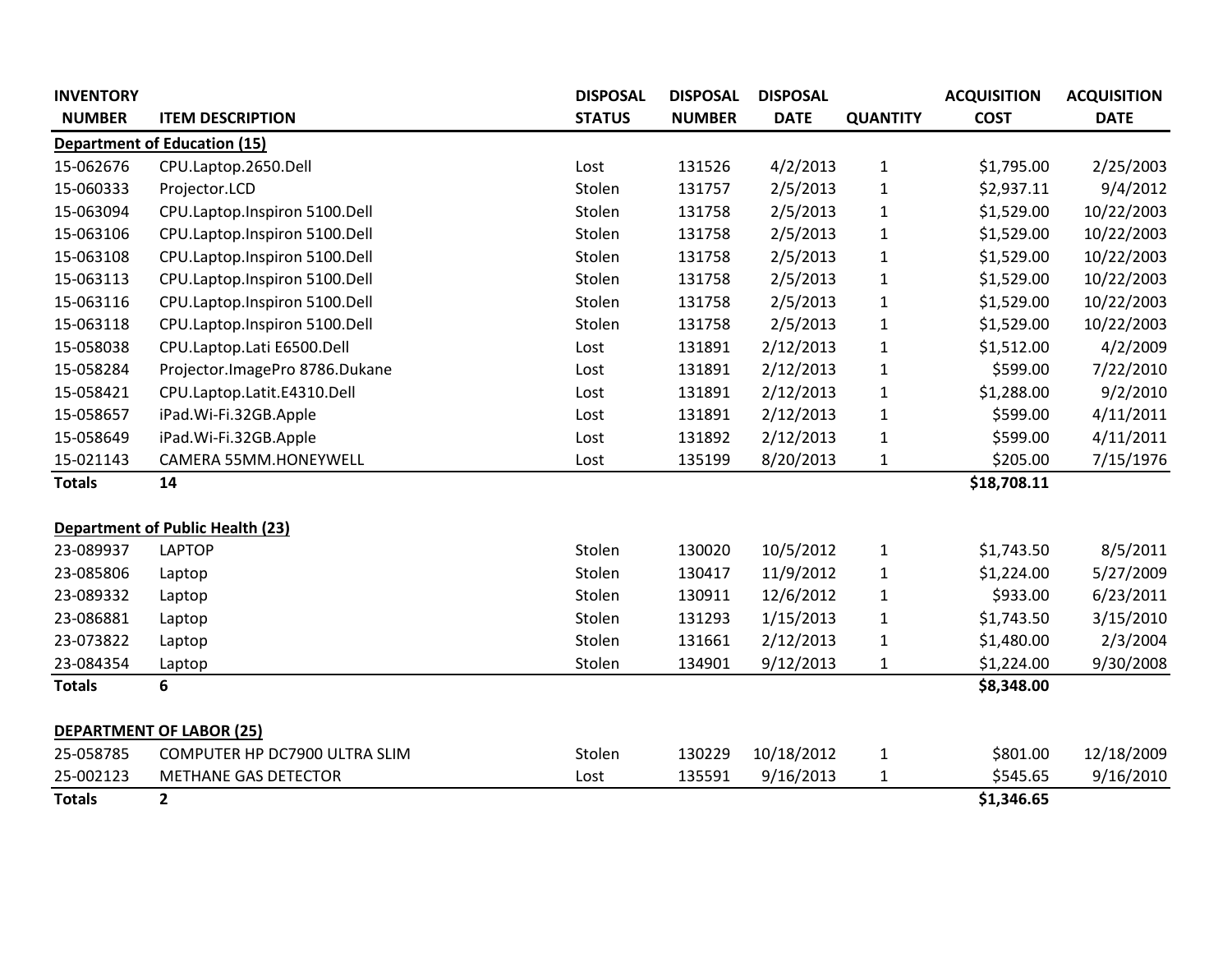| <b>INVENTORY</b> |                                                 | <b>DISPOSAL</b> | <b>DISPOSAL</b> | <b>DISPOSAL</b> |                 | <b>ACQUISITION</b> | <b>ACQUISITION</b> |
|------------------|-------------------------------------------------|-----------------|-----------------|-----------------|-----------------|--------------------|--------------------|
| <b>NUMBER</b>    | <b>ITEM DESCRIPTION</b>                         | <b>STATUS</b>   | <b>NUMBER</b>   | <b>DATE</b>     | <b>QUANTITY</b> | <b>COST</b>        | <b>DATE</b>        |
|                  | <b>Board of Pardons and Paroles (31)</b>        |                 |                 |                 |                 |                    |                    |
| 31-010097        | DELL LAPTOP D810                                | Stolen          | 130055          | 10/9/2012       | $\mathbf 1$     | \$1,551.03         | 8/1/2005           |
| 31-012385        | MOTOROLA 1420 CELLULAR PHONE                    | Lost            | 130333          | 11/1/2012       | $\mathbf 1$     | \$145.00           | 12/27/2011         |
| 31-009165        | CPU LAPTOP - LAPTOP COMPUTER - 1609             | Lost            | 132750          | 4/9/2013        | $\mathbf{1}$    | \$1,945.03         | 5/14/2004          |
| 31-008954        | <b>SCANNER - DOCUMENT SCANNER - 1609</b>        | Lost            | 133699          | 5/24/2013       | $\mathbf 1$     | \$2,637.23         | 4/13/2004          |
| 31-010189        | CANON DR-3080CII SCANNER                        | Lost            | 133699          | 5/24/2013       | $\mathbf{1}$    | \$2,400.73         | 8/30/2005          |
| 31-010706        | <b>PRINTER</b>                                  | Lost            | 133699          | 5/24/2013       | $\mathbf 1$     | \$808.00           | 1/1/1995           |
| 31-010738        | <b>PRINTER</b>                                  | Lost            | 133699          | 5/24/2013       | $\mathbf 1$     | \$792.00           | 9/8/1995           |
| 31-010743        | <b>PRINTER</b>                                  | Lost            | 133699          | 5/24/2013       | 1               | \$864.00           | 10/12/1996         |
| <b>Totals</b>    | 8                                               |                 |                 |                 |                 | \$11,143.02        |                    |
|                  |                                                 |                 |                 |                 |                 |                    |                    |
|                  | <b>Alabama Department of Public Safety (35)</b> |                 |                 |                 |                 |                    |                    |
| 35-038950        | <b>ICE CUBER</b>                                | Destroyed       | 130121          | 10/24/2012      | $\mathbf{1}$    | \$3,800.00         | 12/15/1919         |
| 35-057541        | <b>FINGERPRINT CAPTURE STATION</b>              | Destroyed       | 130592          | 1/9/2013        | $\mathbf 1$     | \$21,600.00        | 6/5/2002           |
| 35-057545        | FINGERPRINT CAPTURE STATION TP 3000 ED          | Destroyed       | 130592          | 1/9/2013        | $\mathbf 1$     | \$21,600.00        | 6/5/2002           |
| 35-057550        | <b>FINGERPRINT CAPTURE STATION</b>              | Destroyed       | 130592          | 1/9/2013        | $\mathbf 1$     | \$21,600.00        | 6/24/2002          |
| 35-057552        | FINGERPRINT CAPTURE STATION FUJITSU             | Destroyed       | 130592          | 1/9/2013        | $\mathbf{1}$    | \$21,600.00        | 4/30/2003          |
| 35-057551        | FINGERPRINT CAPTURE STATION FUJITSU             | Destroyed       | 130592          | 1/9/2013        | $\mathbf{1}$    | \$21,600.00        | 5/1/2003           |
| 35-058636        | <b>FINGERPRINT CAPTURE STATION DBI</b>          | Destroyed       | 130592          | 1/9/2013        | $\mathbf{1}$    | \$21,600.00        | 5/27/2003          |
| 35-059087        | FINGERPRINT CAPTURE STATION IDENTIX             | Destroyed       | 130592          | 1/9/2013        | $\mathbf 1$     | \$19,995.00        | 10/29/2003         |
| 35-059156        | FINGERPRINT CAPTURE STATION IDENTIX             | Destroyed       | 130592          | 1/9/2013        | $\mathbf{1}$    | \$19,995.00        | 12/18/2003         |
| 35-059157        | FINGERPRINT CAPTURE STATION IDENTIX             | Destroyed       | 130592          | 1/9/2013        | $\mathbf 1$     | \$19,995.00        | 12/18/2003         |
| 35-059158        | FINGERPRINT CAPTURE STATION IDENTIX             | Destroyed       | 130592          | 1/9/2013        | $\mathbf 1$     | \$19,995.00        | 12/18/2003         |
| 35-059159        | FINGERPRINT CAPTURE STATION IDENTIX             | Destroyed       | 130592          | 1/9/2013        | $\mathbf 1$     | \$19,995.00        | 12/18/2003         |
| 35-059161        | FINGERPRINT CAPTURE STATION IDENTIX             | Destroyed       | 130592          | 1/9/2013        | $\mathbf 1$     | \$19,995.00        | 12/18/2003         |
| 35-059195        | FINGERPRINT CAPTURE STATION IDENTIX             | Destroyed       | 130592          | 1/9/2013        | $\mathbf 1$     | \$19,995.00        | 1/14/2004          |
| 35-059196        | FINGERPRINT CAPTURE STATION IDENTIX             | Destroyed       | 130592          | 1/9/2013        | $\mathbf{1}$    | \$19,995.00        | 1/14/2004          |
| 35-059198        | FINGERPRINT CAPTURE STATION IDENTIX             | Destroyed       | 130592          | 1/9/2013        | $\mathbf 1$     | \$19,995.00        | 1/14/2004          |
| 35-060646        | LIVE SCAN SYSTEM                                | Destroyed       | 130592          | 1/9/2013        | $\mathbf 1$     | \$15,016.63        | 4/27/2005          |
| 35-060647        | LIVE SCAN SYSTEM                                | Destroyed       | 130592          | 1/9/2013        | $\mathbf{1}$    | \$15,016.63        | 4/27/2005          |
| 35-060648        | LIVE SCAN SYSTEM                                | Destroyed       | 130592          | 1/9/2013        | $\mathbf 1$     | \$15,016.63        | 4/27/2005          |
| 35-060650        | LIVE SCAN SYSTEM                                | Destroyed       | 130592          | 1/9/2013        | $\mathbf{1}$    | \$15,016.63        | 4/27/2005          |
| 35-060652        | LIVE SCAN SYSTEM                                | Destroyed       | 130592          | 1/9/2013        | $\mathbf{1}$    | \$15,016.63        | 4/27/2005          |
|                  |                                                 |                 |                 |                 |                 |                    |                    |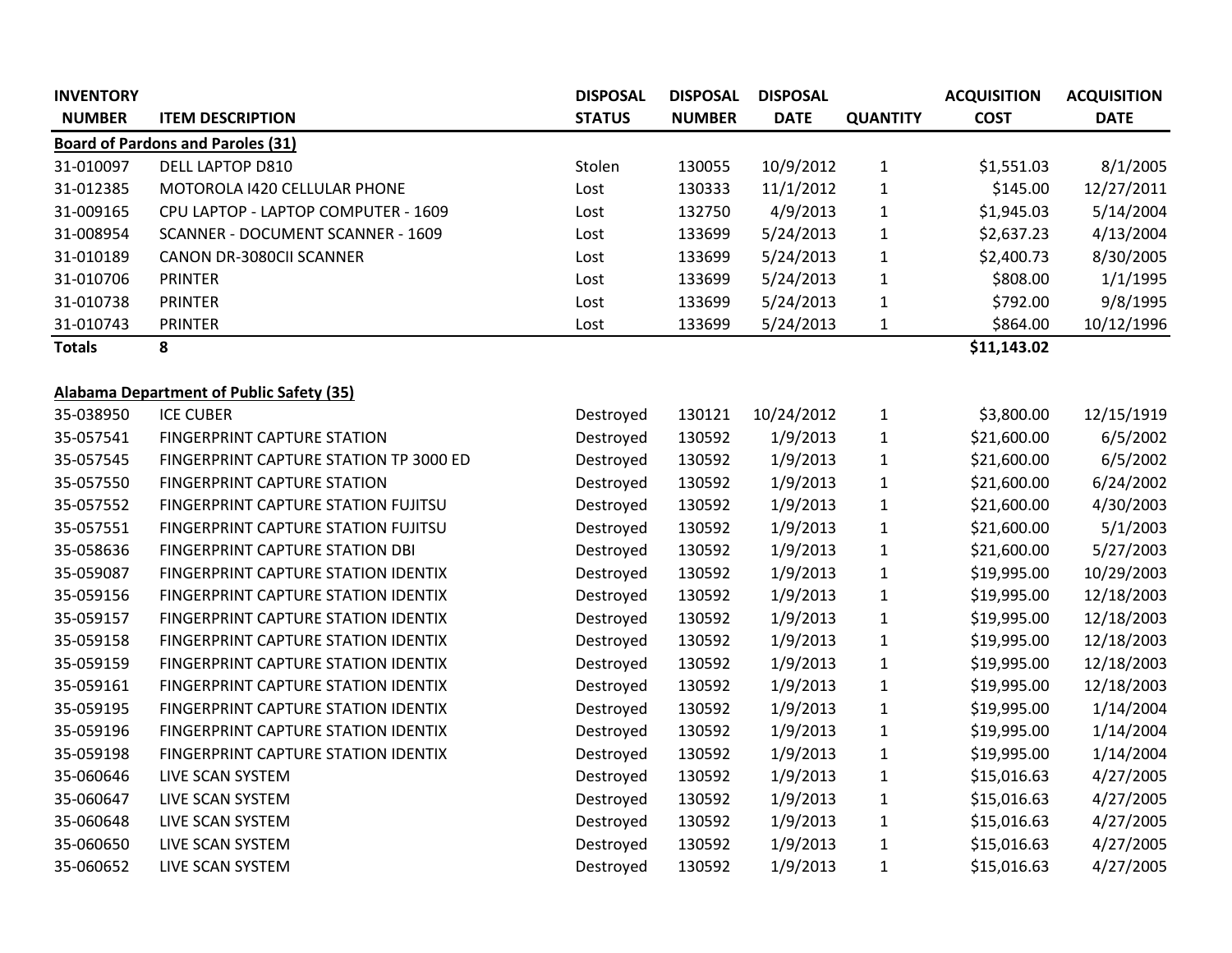| <b>INVENTORY</b> |                             | <b>DISPOSAL</b> | <b>DISPOSAL</b> | <b>DISPOSAL</b> |                 | <b>ACQUISITION</b> | <b>ACQUISITION</b> |
|------------------|-----------------------------|-----------------|-----------------|-----------------|-----------------|--------------------|--------------------|
| <b>NUMBER</b>    | <b>ITEM DESCRIPTION</b>     | <b>STATUS</b>   | <b>NUMBER</b>   | <b>DATE</b>     | <b>QUANTITY</b> | <b>COST</b>        | <b>DATE</b>        |
| 35-060657        | LIVE SCAN SYSTEM            | Destroyed       | 130592          | 1/9/2013        | $\mathbf{1}$    | \$15,016.63        | 4/27/2005          |
| 35-060661        | LIVE SCAN SYSTEM            | Destroyed       | 130592          | 1/9/2013        | $\mathbf 1$     | \$15,016.63        | 4/27/2005          |
| 35-060662        | LIVE SCAN SYSTEM            | Destroyed       | 130592          | 1/9/2013        | $\mathbf{1}$    | \$15,016.63        | 4/27/2005          |
| 35-060663        | LIVE SCAN SYSTEM            | Destroyed       | 130592          | 1/9/2013        | 1               | \$15,016.63        | 4/27/2005          |
| 35-060666        | LIVE SCAN SYSTEM            | Destroyed       | 130592          | 1/9/2013        | $\mathbf{1}$    | \$15,016.63        | 4/27/2005          |
| 35-060668        | LIVE SCAN SYSTEM            | Destroyed       | 130592          | 1/9/2013        | 1               | \$15,016.63        | 4/27/2005          |
| 35-060669        | LIVE SCAN SYSTEM            | Destroyed       | 130592          | 1/9/2013        | $\mathbf{1}$    | \$15,016.63        | 4/27/2005          |
| 35-060670        | LIVE SCAN SYSTEM            | Destroyed       | 130592          | 1/9/2013        | 1               | \$15,016.63        | 4/27/2005          |
| 35-061052        | LIVE SCAN SYSTEM            | Destroyed       | 130592          | 1/9/2013        | $\mathbf{1}$    | \$15,016.63        | 8/25/2005          |
| 35-062146        | LIVE SCAN SYSTEM            | Destroyed       | 130592          | 1/9/2013        | $\mathbf{1}$    | \$15,016.63        | 11/21/2005         |
| 35-063927        | LIVE SCAN SYSTEM            | Destroyed       | 130592          | 1/9/2013        | 1               | \$15,492.00        | 6/27/2006          |
| 35-063928        | LIVE SCAN SYSTEM            | Destroyed       | 130592          | 1/9/2013        | 1               | \$15,492.00        | 6/27/2006          |
| 35-063929        | LIVE SCAN SYSTEM            | Destroyed       | 130592          | 1/9/2013        | $\mathbf{1}$    | \$15,492.00        | 6/27/2006          |
| 35-063930        | LIVE SCAN SYSTEM            | Destroyed       | 130592          | 1/9/2013        | $\mathbf{1}$    | \$15,492.00        | 6/27/2006          |
| 35-063931        | LIVE SCAN SYSTEM            | Destroyed       | 130592          | 1/9/2013        | 1               | \$15,492.00        | 6/27/2006          |
| 35-063932        | LIVE SCAN SYSTEM            | Destroyed       | 130592          | 1/9/2013        | $\mathbf{1}$    | \$15,492.00        | 6/27/2006          |
| 35-063933        | LIVE SCAN SYSTEM            | Destroyed       | 130592          | 1/9/2013        | $\mathbf{1}$    | \$15,492.00        | 6/27/2006          |
| 35-063934        | LIVE SCAN SYSTEM            | Destroyed       | 130592          | 1/9/2013        | $\mathbf 1$     | \$15,492.00        | 6/27/2006          |
| 35-063961        | LIVE SCAN SYSTEM            | Destroyed       | 130592          | 1/9/2013        | 1               | \$15,492.00        | 6/27/2006          |
| 35-063964        | LIVE SCAN SYSTEM            | Destroyed       | 130592          | 1/9/2013        | $\mathbf{1}$    | \$15,492.00        | 6/27/2006          |
| 35-070095        | LIVE SCAN SYSTEM            | Destroyed       | 130592          | 1/9/2013        | $\mathbf{1}$    | \$15,492.00        | 7/20/2006          |
| 35-041791        | <b>TYPEWRITER ELETRONIC</b> | Lost            | 135647          | 9/27/2013       | 1               | \$527.50           | 4/26/1996          |
| 35-034889        | SHIELD, ARMOR, BODY BUNKER  | Lost            | 135647          | 9/27/2013       | 1               | \$1,303.00         | 3/15/1993          |
| 35-034890        | SHIELD, ARMOR, BODY BUNKER  | Lost            | 135647          | 9/27/2013       | $\mathbf 1$     | \$1,303.00         | 3/15/1993          |
| 35-034897        | SHIELD, ARMOR, BODY BUNKER  | Lost            | 135647          | 9/27/2013       | $\mathbf{1}$    | \$1,303.00         | 3/15/1993          |
| 35-067271        | TASER X26 #TA26011          | Lost            | 135647          | 9/27/2013       | 1               | \$759.95           | 1/4/2007           |
| 35-067656        | TASER X26 #TA26011          | Lost            | 135647          | 9/27/2013       | $\mathbf{1}$    | \$759.95           | 4/12/2007          |
| 35-026738        | SHOTGUN 12GA REM 870 W/EXT  | Destroyed       | 135825          | 9/27/2013       | 1               | \$241.00           | 7/15/1919          |
| 35-057607        | RADAR DUAL STALKER RADAR    | Destroyed       | 135825          | 9/27/2013       | 1               | \$2,680.00         | 9/6/2002           |
| 35-067352        | TASER X26 #TA26011          | Destroyed       | 135825          | 9/27/2013       | 1               | \$759.95           | 1/9/2007           |
| <b>Totals</b>    | 51                          |                 |                 |                 |                 | \$718,653.80       |                    |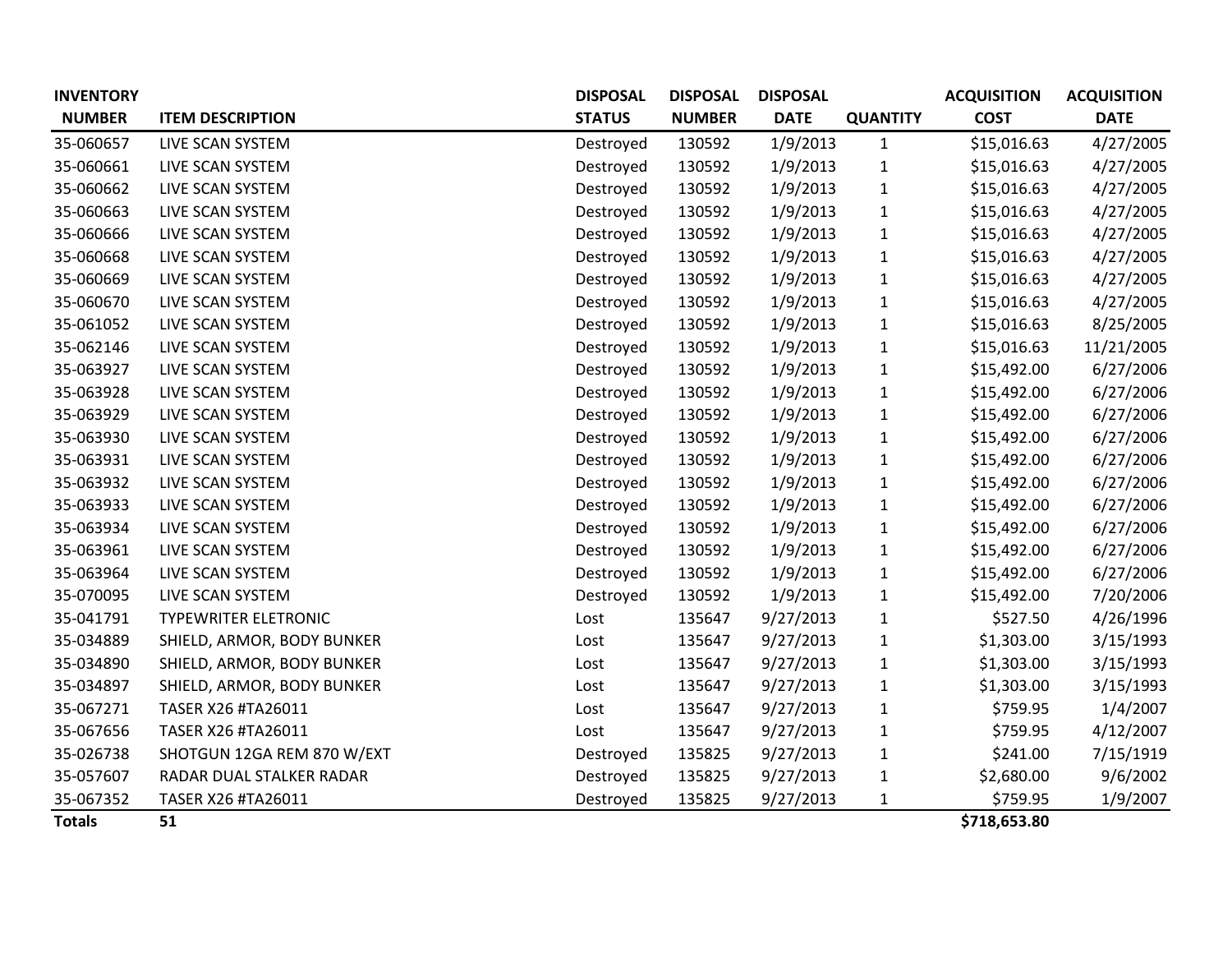| <b>INVENTORY</b> |                                            | <b>DISPOSAL</b> | <b>DISPOSAL</b> | <b>DISPOSAL</b> |                 | <b>ACQUISITION</b> | <b>ACQUISITION</b> |
|------------------|--------------------------------------------|-----------------|-----------------|-----------------|-----------------|--------------------|--------------------|
| <b>NUMBER</b>    | <b>ITEM DESCRIPTION</b>                    | <b>STATUS</b>   | <b>NUMBER</b>   | <b>DATE</b>     | <b>QUANTITY</b> | <b>COST</b>        | <b>DATE</b>        |
|                  | <b>Public Service Commission (36)</b>      |                 |                 |                 |                 |                    |                    |
| 36-005923        | GPS 4.3 IN WIDESCREEN PORTABLE             | Lost            | 131643          | 1/30/2013       | $\mathbf{1}$    | \$120.00           | 12/22/2010         |
| <b>Totals</b>    | $\mathbf{1}$                               |                 |                 |                 |                 | \$120.00           |                    |
|                  | <b>ALABAMA REAL ESTATE COMMISSION (38)</b> |                 |                 |                 |                 |                    |                    |
| 38-001465        | 15.4" COMPAQ WIDESCREEN NOTEBOOK           | Destroyed       | 135571          | 9/13/2013       | $\mathbf 1$     | \$1,224.00         | 9/4/2009           |
| <b>Totals</b>    | $\mathbf{1}$                               |                 |                 |                 |                 | \$1,224.00         |                    |
|                  | <b>Department of Revenue (40)</b>          |                 |                 |                 |                 |                    |                    |
| 40-078615        | DELL POWEREDGE 2650 SERVER                 | Destroyed       | 135730          | 9/24/2013       | $\mathbf 1$     | \$8,264.00         | 12/16/2002         |
| 40-080676        | DELL POWEREDGE 2950 SERVER                 | Destroyed       | 135730          | 9/24/2013       | $\mathbf{1}$    | \$6,786.55         | 2/2/2007           |
| 40-080677        | DELL POWEREDGE 2950 SERVER                 | Destroyed       | 135730          | 9/24/2013       | $\mathbf 1$     | \$6,786.55         | 2/2/2007           |
| 40-080678        | <b>DELL POWEREDGE 2950 SERVER</b>          | Destroyed       | 135730          | 9/24/2013       | $\mathbf{1}$    | \$6,318.21         | 2/2/2007           |
| 40-082854        | <b>AT&amp;T APPLE IPHONE</b>               | Stolen          | 135853          | 9/27/2013       | $\mathbf{1}$    | \$99.99            | 2/9/2012           |
| <b>Totals</b>    | 5                                          |                 |                 |                 |                 | \$28,255.30        |                    |
|                  | <b>Department of Veterans Affairs (45)</b> |                 |                 |                 |                 |                    |                    |
| 45-071499        | CHART RACK, COUNTER MT, 32CAPAC            | Stolen          | 135549          | 9/30/2013       | $\mathbf 1$     | \$1,155.71         | 9/22/1995          |
| 45-072478        | CHART RACK, COUNTER MT, 32CAPAC            | Stolen          | 135549          | 9/30/2013       | $\mathbf{1}$    | \$1,155.71         | 9/22/1995          |
| 45-072867        | CHART RACK W/36 CHARTS                     | Stolen          | 135549          | 9/30/2013       | $\mathbf{1}$    | \$1,204.31         | 3/9/2000           |
| 45-072868        | CHART RACK W/36 CHARTS                     | Stolen          | 135549          | 9/30/2013       | $\mathbf{1}$    | \$1,204.31         | 3/9/2000           |
| <b>Totals</b>    | 4                                          |                 |                 |                 |                 | \$4,720.04         |                    |
|                  | <b>Alabama State Docks Authority (47)</b>  |                 |                 |                 |                 |                    |                    |
| 47-032801        | <b>LAPTOP COMPUTER</b>                     | Stolen          | 130535          | 11/16/2012      | $\mathbf 1$     | \$1,551.03         | 2/2/2005           |
| 47-033587        | <b>RADIO</b>                               | Stolen          | 130535          | 11/16/2012      | $\mathbf 1$     | \$739.68           | 12/27/2007         |
| 47-032446        | <b>PISTOL</b>                              | Stolen          | 130750          | 11/21/2012      | $\mathbf 1$     | \$357.00           | 9/9/2003           |
| 47-009994        | LADDER, COTTERMAN ROLLING SAFE             | Lost            | 133023          | 5/1/2013        | $\mathbf 1$     | \$1,780.73         | 6/1/1992           |
| 47-032721        | <b>RADIO</b>                               | Lost            | 133023          | 5/1/2013        | $\mathbf 1$     | \$2,373.92         | 7/28/2004          |
| 47-032961        | <b>RADIO</b>                               | Lost            | 133023          | 5/1/2013        | $\mathbf{1}$    | \$2,711.88         | 1/10/2005          |
| 47-032968        | <b>RADIO</b>                               | Lost            | 133023          | 5/1/2013        | $\mathbf{1}$    | \$2,711.88         | 1/10/2005          |
| 47-032980        | <b>RADIO</b>                               | Lost            | 133023          | 5/1/2013        | $\mathbf{1}$    | \$1,116.96         | 11/4/2004          |
| 47-032985        | <b>RADIO</b>                               | Lost            | 133023          | 5/1/2013        | $\mathbf{1}$    | \$2,752.89         | 2/28/2005          |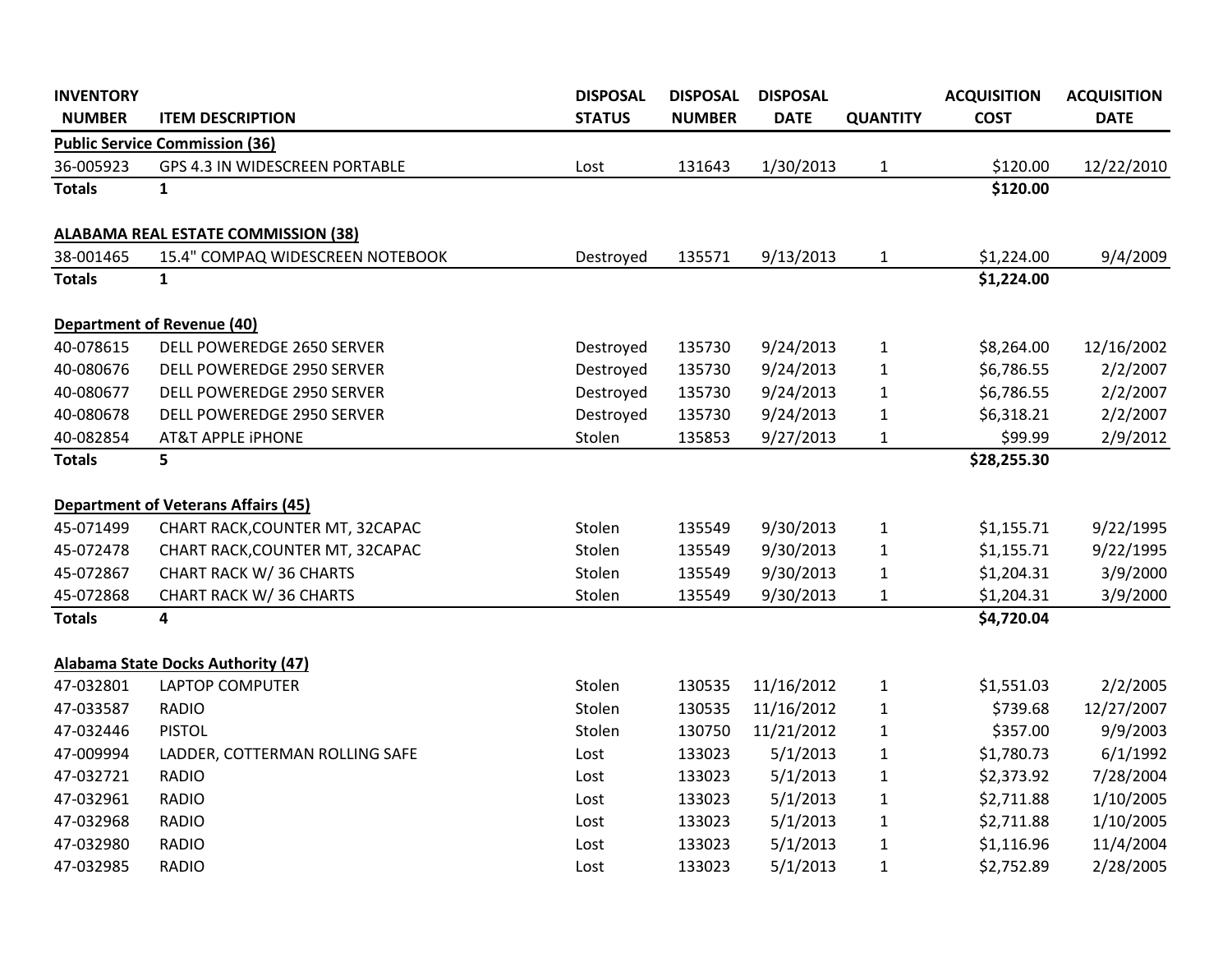| <b>INVENTORY</b> |                                              | <b>DISPOSAL</b> | <b>DISPOSAL</b> | <b>DISPOSAL</b> |                 | <b>ACQUISITION</b> | <b>ACQUISITION</b> |
|------------------|----------------------------------------------|-----------------|-----------------|-----------------|-----------------|--------------------|--------------------|
| <b>NUMBER</b>    | <b>ITEM DESCRIPTION</b>                      | <b>STATUS</b>   | <b>NUMBER</b>   | <b>DATE</b>     | <b>QUANTITY</b> | <b>COST</b>        | <b>DATE</b>        |
| 47-033391        | <b>RADIO</b>                                 | Lost            | 133023          | 5/1/2013        | $\mathbf{1}$    | \$1,699.04         | 1/8/2007           |
| 47-033395        | <b>RADIO</b>                                 | Lost            | 133023          | 5/1/2013        | 1               | \$1,699.04         | 1/8/2007           |
| 47-033350        | <b>RADIO</b>                                 | Lost            | 133023          | 5/1/2013        | 1               | \$1,699.04         | 12/15/2006         |
| 47-033364        | <b>RADIO</b>                                 | Lost            | 133023          | 5/1/2013        | 1               | \$1,699.04         | 12/15/2006         |
| 47-033699        | <b>AIR CONDITIONER</b>                       | Lost            | 133023          | 5/1/2013        | 1               | \$729.99           | 6/5/2008           |
| 47-033755        | RADIO, MACOM                                 | Lost            | 133023          | 5/1/2013        | 1               | \$1,723.46         | 12/8/2008          |
| 47-033756        | RADIO, MACOM                                 | Lost            | 133023          | 5/1/2013        | 1               | \$1,723.46         | 12/8/2008          |
| 47-034025        | <b>RADIO</b>                                 | Lost            | 133023          | 5/1/2013        | 1               | \$699.50           | 10/12/2010         |
| 47-034033        | <b>AIR CONDITIONER</b>                       | Lost            | 133023          | 5/1/2013        | 1               | \$749.94           | 6/16/2010          |
| 47-034367        | <b>RADIO</b>                                 | Lost            | 133023          | 5/1/2013        | 1               | \$1,000.00         | 9/7/2012           |
| 47-032522        | <b>RADIO</b>                                 | Lost            | 135632          | 9/24/2013       | 1               | \$605.00           | 10/27/2003         |
| 47-033307        | <b>RADIO</b>                                 | Lost            | 135632          | 9/24/2013       | 1               | \$3,910.16         | 6/20/2006          |
| 47-033801        | <b>RADIO</b>                                 | Lost            | 135632          | 9/24/2013       | 1               | \$2,033.35         | 1/2/2009           |
| 47-034098        | HAND-HELD RADIO                              | Lost            | 135632          | 9/24/2013       | 1               | \$513.00           | 3/16/2011          |
| 47-034103        | HAND-HELD RADIO                              | Lost            | 135632          | 9/24/2013       | 1               | \$513.00           | 3/16/2011          |
| <b>Totals</b>    | 24                                           |                 |                 |                 |                 | \$37,092.99        |                    |
|                  |                                              |                 |                 |                 |                 |                    |                    |
|                  | <b>Securities Commission (49)</b>            |                 |                 |                 |                 |                    |                    |
| 49-001106        | Laptop                                       | Stolen          | 130443          | 11/1/2012       | $\mathbf{1}$    | \$2,344.00         | 8/7/2008           |
| <b>Totals</b>    | $\mathbf{1}$                                 |                 |                 |                 |                 | \$2,344.00         |                    |
|                  | <b>Department of Conservation-Parks (54)</b> |                 |                 |                 |                 |                    |                    |
| 54-083702        | CANOE                                        | Stolen          | 130294          | 11/1/2012       | $\mathbf{1}$    | \$672.00           | 4/17/2009          |
| 54-080109        | RADIO PORTABLE W/CHARGER                     | Destroyed       | 130514          | 11/15/2012      | 1               | \$699.00           | 2/5/1996           |
| 54-082646        | CPU DELL PENTIUM 4                           | Destroyed       | 130514          | 11/15/2012      | 1               | \$1,088.60         | 8/15/2002          |
| 54-082841        | <b>CPU DELL OPTIPLEX</b>                     | Destroyed       | 130514          | 11/15/2012      | 1               | \$1,506.91         | 4/18/2002          |
| 54-030105        | LADDER 14' ALUMINUM AERIAL                   | Destroyed       | 130721          | 12/3/2012       | 1               | \$523.00           | 5/15/1975          |
| 54-039750        | <b>BLOWER OLATHE 61</b>                      | Destroyed       | 130721          | 12/3/2012       | 1               | \$2,815.00         | 10/15/1985         |
| 54-083239        | <b>MOTOR BOAT 4HP</b>                        | Stolen          | 131896          | 4/9/2013        | 1               | \$750.00           | 1/5/2005           |
| <b>Totals</b>    | $\overline{\mathbf{z}}$                      |                 |                 |                 |                 | \$8,054.51         |                    |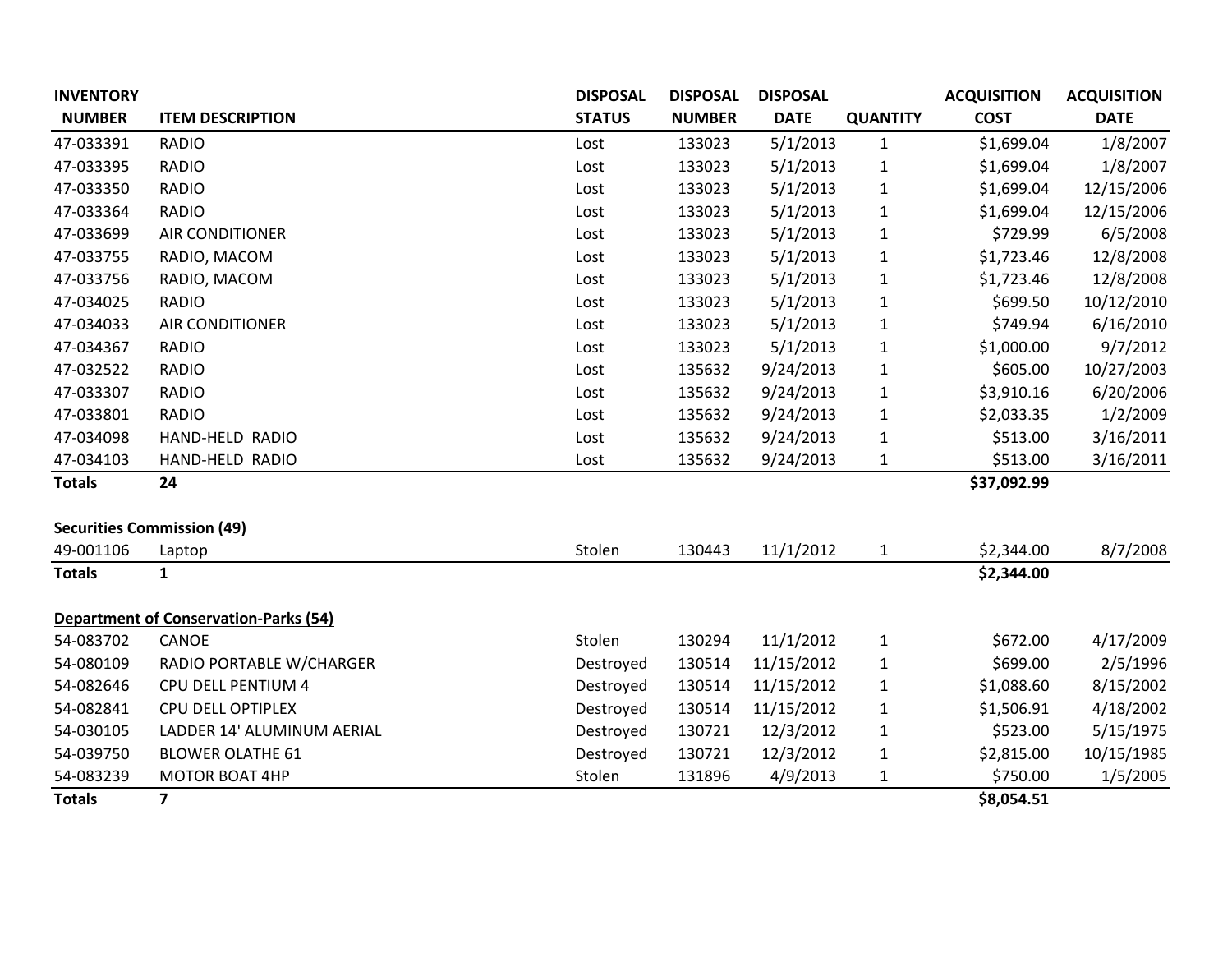| <b>INVENTORY</b>  |                                                | <b>DISPOSAL</b> | <b>DISPOSAL</b> | <b>DISPOSAL</b> |                 | <b>ACQUISITION</b> | <b>ACQUISITION</b> |
|-------------------|------------------------------------------------|-----------------|-----------------|-----------------|-----------------|--------------------|--------------------|
| <b>NUMBER</b>     | <b>ITEM DESCRIPTION</b>                        | <b>STATUS</b>   | <b>NUMBER</b>   | <b>DATE</b>     | <b>QUANTITY</b> | <b>COST</b>        | <b>DATE</b>        |
|                   | <b>Department of Forensic Sciences (61)</b>    |                 |                 |                 |                 |                    |                    |
| 61-005149         | <b>COT ROLL-IN ONE-MAN</b>                     | Stolen          | 135242          | 9/24/2013       | $\mathbf 1$     | \$1,200.00         | 3/11/1992          |
| <b>Totals</b>     | $\mathbf{1}$                                   |                 |                 |                 |                 | \$1,200.00         |                    |
| <b>ADECA (64)</b> |                                                |                 |                 |                 |                 |                    |                    |
| 64-005339         | <b>WASHER-PRESSURE WASHER</b>                  | Lost            | 135859          | 9/27/2013       | $\mathbf 1$     | \$1,169.35         | 4/23/1998          |
| 64-006131         | <b>Optiplex Computer</b>                       | Lost            | 135859          | 9/27/2013       | $\mathbf{1}$    | \$767.05           | 11/8/2004          |
| 64-006194         | Desktop Computer                               | Lost            | 135859          | 9/27/2013       | $\mathbf 1$     | \$767.05           | 11/23/2004         |
| 64-006198         | Desktop Computer                               | Lost            | 135859          | 9/27/2013       | $\mathbf{1}$    | \$767.05           | 11/23/2004         |
| <b>Totals</b>     | $\overline{\mathbf{4}}$                        |                 |                 |                 |                 | \$3,470.50         |                    |
|                   | <b>Finance Building Authority (70)</b>         |                 |                 |                 |                 |                    |                    |
| 70-000717         | MACHPAINT POWER/ROLLER                         | Lost            | 124870          | 10/17/2012      | $\mathbf{1}$    | \$840.00           | 9/15/1986          |
| <b>Totals</b>     | $\mathbf{1}$                                   |                 |                 |                 |                 | \$840.00           |                    |
|                   | <b>Alabama Public Television (73)</b>          |                 |                 |                 |                 |                    |                    |
| 73-101634         | CPU-DESKTOP HP COMPAQ 8000 ELITE               | Lost            | 135830          | 9/30/2013       | $\mathbf{1}$    | \$794.00           | 9/30/2010          |
| <b>Totals</b>     | $\mathbf{1}$                                   |                 |                 |                 |                 | \$794.00           |                    |
|                   | Alabama Dept. of Environmental Management (74) |                 |                 |                 |                 |                    |                    |
| 74-012336         | A/C 12,000 BTU                                 | Lost            | 130315          | 10/23/2012      | $\mathbf 1$     | \$399.00           | 3/13/2000          |
| 74-007437         | <b>MEASURING DEVICE</b>                        | Lost            | 130315          | 10/23/2012      | $\mathbf{1}$    | \$148.69           | 9/22/1992          |
| 74-014203         | <b>CAMERA DIGITAL</b>                          | Lost            | 130315          | 10/23/2012      | $\mathbf{1}$    | \$149.99           | 4/27/2004          |
| 74-015000         | A/C 15,000 BTU                                 | Lost            | 130315          | 10/23/2012      | $\mathbf{1}$    | \$319.00           | 8/24/2005          |
| 74-016841         | <b>GPS Unit Earthmate PN-20</b>                | Stolen          | 134494          | 8/15/2013       | $\mathbf{1}$    | \$219.00           | 5/26/2009          |
| 74-017370         | Digital Camera Nikon P100                      | Lost            | 134495          | 8/8/2013        | $\mathbf{1}$    | \$350.00           | 9/9/2010           |
| 74-015239         | P C LAPTOP 1.7/512/40                          | Stolen          | 135550          | 9/16/2013       | 1               | \$1,274.00         | 1/9/2006           |
| <b>Totals</b>     | $\overline{\mathbf{z}}$                        |                 |                 |                 |                 | \$2,859.68         |                    |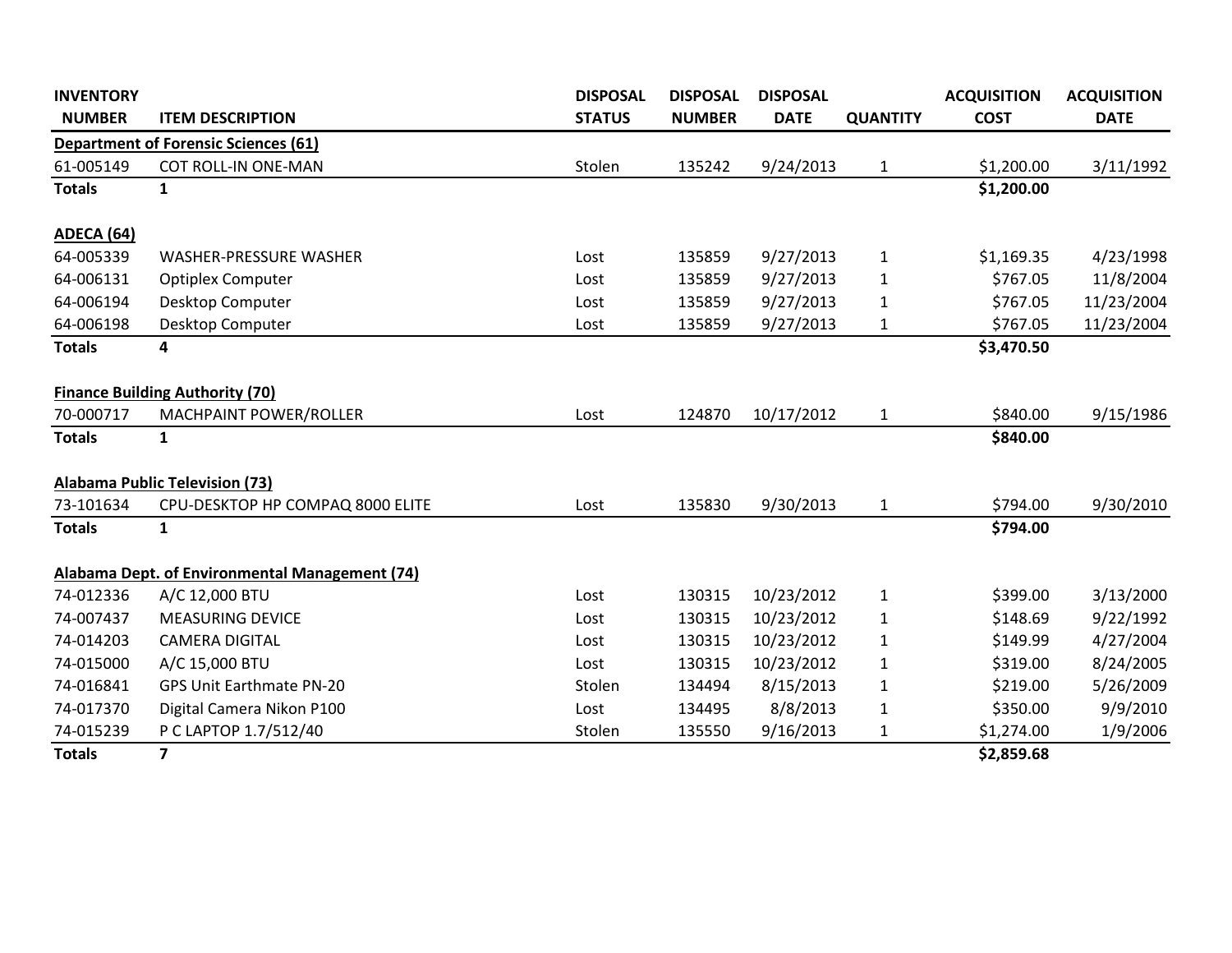| <b>INVENTORY</b>                  |                                                  | <b>DISPOSAL</b> | <b>DISPOSAL</b> | <b>DISPOSAL</b> |                 | <b>ACQUISITION</b> | <b>ACQUISITION</b> |
|-----------------------------------|--------------------------------------------------|-----------------|-----------------|-----------------|-----------------|--------------------|--------------------|
| <b>NUMBER</b>                     | <b>ITEM DESCRIPTION</b>                          | <b>STATUS</b>   | <b>NUMBER</b>   | <b>DATE</b>     | <b>QUANTITY</b> | <b>COST</b>        | <b>DATE</b>        |
| <b>Youth Services (83)</b>        |                                                  |                 |                 |                 |                 |                    |                    |
| 83-011770                         | FACSIMILE MACHINE, LETTER                        | Destroyed       | 135694          | 9/27/2013       | $\mathbf{1}$    | \$1,550.00         | 3/5/1998           |
| 83-055060                         | <b>SURGE PROTECTOR, CPU</b>                      | Destroyed       | 135694          | 9/27/2013       | 1               | \$1,000.00         | 10/4/2000          |
| 83-060233                         | WINDOW-CONDITIONER, AIR 25000                    | Destroyed       | 135694          | 9/27/2013       | $\mathbf{1}$    | \$520.00           | 8/15/1988          |
| 83-060637                         | MOWER, FIELD & BRUSH, 8HP, CO                    | Destroyed       | 135694          | 9/27/2013       | $\mathbf{1}$    | \$965.00           | 7/15/1991          |
| 83-013792                         | <b>GATEWAY LAPTOP COMPUTER</b>                   | Destroyed       | 135694          | 9/27/2013       | 1               | \$1,361.00         | 9/8/2005           |
| 83-013833                         | <b>GATEWAY LAPTOP COMPUTER</b>                   | Destroyed       | 135694          | 9/27/2013       | 1               | \$1,361.00         | 9/8/2005           |
| 83-053936                         | PROJECTOR VIDEO                                  | Destroyed       | 135694          | 9/27/2013       | 1               | \$647.43           | 1/9/2007           |
| 83-054886                         | <b>DEFIBRILLATOR</b>                             | Destroyed       | 135694          | 9/27/2013       | 1               | \$1,369.13         | 11/7/2008          |
| 83-048603                         | SWITCH ETHERNET CISCO CATALYST 2940              | Destroyed       | 135694          | 9/27/2013       | $\mathbf 1$     | \$676.60           | 3/10/2009          |
| 83-053711                         | HP LAPTOP COMPUTER 4510s                         | Destroyed       | 135694          | 9/27/2013       | 1               | \$1,100.00         | 9/9/2010           |
| 83-053715                         | HP LAPTOP COMPUTER 4510s                         | Destroyed       | 135694          | 9/27/2013       | 1               | \$1,100.00         | 9/9/2010           |
| <b>Totals</b>                     | 11                                               |                 |                 |                 |                 | \$11,650.16        |                    |
|                                   |                                                  |                 |                 |                 |                 |                    |                    |
|                                   | <b>Historical Commission (88)</b>                |                 |                 |                 |                 |                    |                    |
| 88-04112Y                         | 12-DIGIT PROFIT CALCULATOR, KS-300               | Lost            | 131299          | 1/7/2013        | $\mathbf{1}$    | \$20.00            | 7/31/2009          |
| 88-04780A                         | PALM PILOT, HANDHELD                             | Lost            | 131377          | 1/17/2013       | $\mathbf{1}$    | \$109.00           | 1/3/2003           |
| <b>Totals</b>                     | $\overline{2}$                                   |                 |                 |                 |                 | \$129.00           |                    |
|                                   |                                                  |                 |                 |                 |                 |                    |                    |
| <b>Medicaid Agency (89)</b>       |                                                  |                 |                 |                 |                 |                    |                    |
| 89-017081                         | Powershot Sx200 ISDigital Camera, 12.1MP,12XZOOM | Lost            | 130044          | 10/3/2012       | $\mathbf{1}$    | \$330.00           | 12/2/2009          |
| 89-017492                         | TABLET, PERSONAL COMPUTER, FUJITSU T900          | Stolen          | 135527          | 9/13/2013       | $\mathbf{1}$    | \$1,743.50         | 9/2/2010           |
| <b>Totals</b>                     | $\mathbf{2}$                                     |                 |                 |                 |                 | \$2,073.50         |                    |
|                                   |                                                  |                 |                 |                 |                 |                    |                    |
| <b>Children's Trust Fund (90)</b> |                                                  |                 |                 |                 |                 |                    |                    |
| 90-000236                         | DELL D810 LATITUDE LAPTOP                        | Lost            | 135702          | 9/27/2013       | $\mathbf{1}$    | \$1,551.03         | 11/30/2005         |
| <b>Totals</b>                     | $\mathbf{1}$                                     |                 |                 |                 |                 | \$1,551.03         |                    |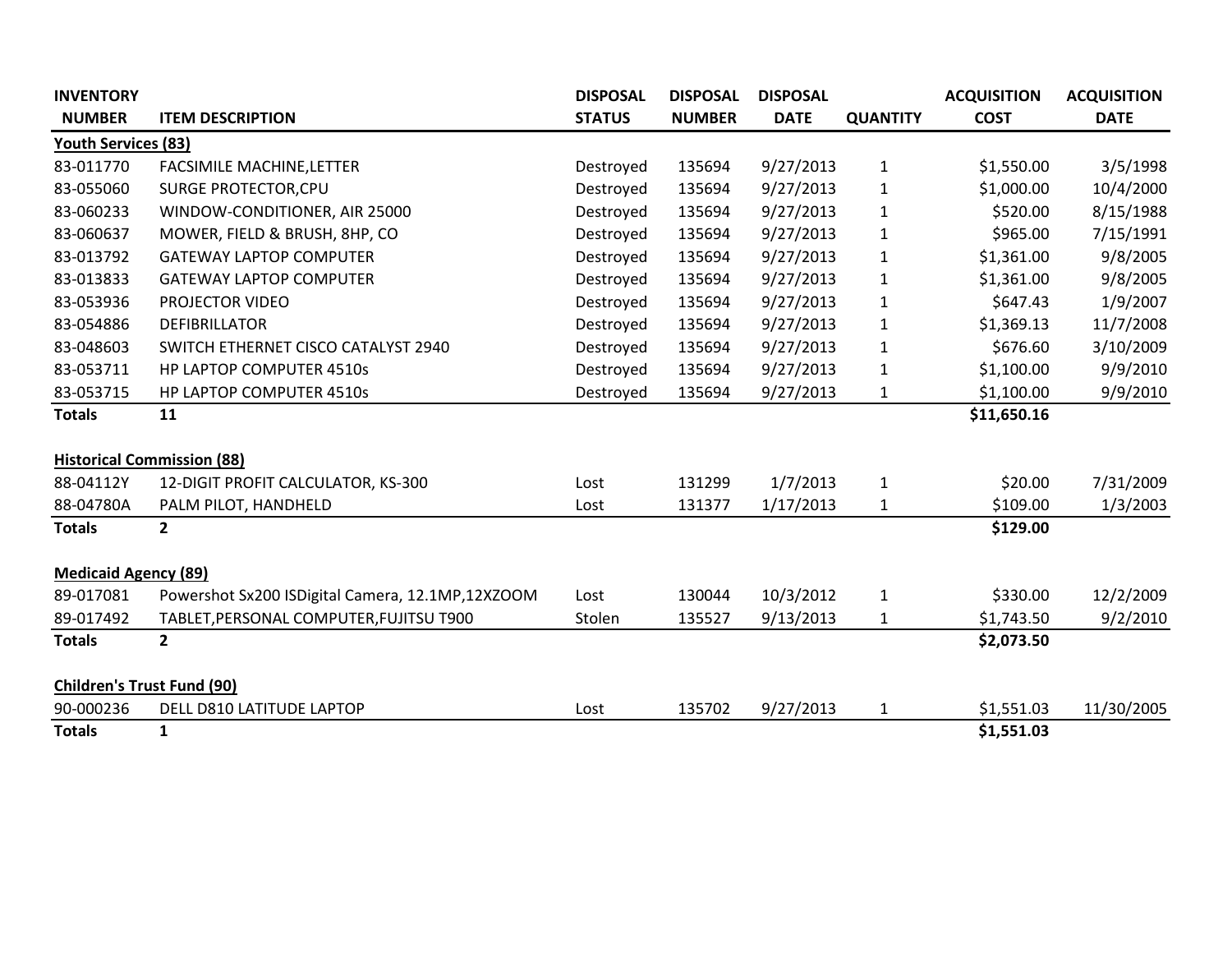| <b>INVENTORY</b>                |                                                 | <b>DISPOSAL</b> | <b>DISPOSAL</b> | <b>DISPOSAL</b> |                 | <b>ACQUISITION</b> | <b>ACQUISITION</b> |
|---------------------------------|-------------------------------------------------|-----------------|-----------------|-----------------|-----------------|--------------------|--------------------|
| <b>NUMBER</b>                   | <b>ITEM DESCRIPTION</b>                         | <b>STATUS</b>   | <b>NUMBER</b>   | <b>DATE</b>     | <b>QUANTITY</b> | <b>COST</b>        | <b>DATE</b>        |
|                                 | Alabama Space & Rocket Center (92)              |                 |                 |                 |                 |                    |                    |
| 92-008448                       | COMPUTER, OPTIPLEX                              | Lost            | 133589          | 5/24/2013       | $\mathbf{1}$    | \$1,863.90         | 7/7/2000           |
| 92-009172                       | PRINTER, COLOR LASERJET                         | Lost            | 133589          | 5/24/2013       | $\mathbf{1}$    | \$2,298.55         | 4/29/2005          |
| 92-009363                       | CENTRIFUGE, MICRO                               | Lost            | 133589          | 5/24/2013       | 1               | \$705.00           | 3/6/2006           |
| 92-009638                       | SWITCH, CATALYST                                | Lost            | 133589          | 5/24/2013       | $\mathbf 1$     | \$4,837.25         | 12/7/2007          |
| 92-010028                       | COMPUTER, LAPTOP                                | Lost            | 133589          | 5/24/2013       | $\mathbf 1$     | \$500.00           | 1/8/2009           |
| 92-009941                       | <b>COMPUTER</b>                                 | Lost            | 133589          | 5/24/2013       | $\mathbf 1$     | \$500.00           | 10/13/2008         |
| 92-010082                       | CHAFER, FOOD WARMER                             | Lost            | 133589          | 5/24/2013       | 1               | \$519.56           | 7/14/2009          |
| 92-010072                       | CHAFER, FOOD WARMER                             | Lost            | 133589          | 5/24/2013       | $\mathbf{1}$    | \$519.56           | 7/14/2009          |
| 92-010224                       | <b>COMPUTER</b>                                 | Lost            | 133589          | 5/24/2013       | $\mathbf{1}$    | \$500.00           | 11/9/2010          |
| <b>Totals</b>                   | 9                                               |                 |                 |                 |                 | \$12,243.82        |                    |
|                                 |                                                 |                 |                 |                 |                 |                    |                    |
| <b>Finance Motor Pool (99)</b>  |                                                 |                 |                 |                 |                 |                    |                    |
| 99-002459                       | 2011 CHEVROLET IMPALA, FLEX FUEL                | Destroyed       | 132039          | 3/26/2013       | $\mathbf{1}$    | \$17,055.40        | 9/24/2010          |
| 99-002404                       | 2008 CHEVROLET IMPALA, FLEX FUEL                | Destroyed       | 132620          | 4/16/2013       | $\mathbf{1}$    | \$15,523.43        | 4/25/2008          |
| <b>Totals</b>                   | $\overline{\mathbf{2}}$                         |                 |                 |                 |                 | \$32,578.83        |                    |
|                                 |                                                 |                 |                 |                 |                 |                    |                    |
| <b>School of Fine Arts (AF)</b> |                                                 |                 |                 |                 |                 |                    |                    |
| AF-001586                       | Apprentice WS w foto/phoresis OV                | Lost            | 131637          | 4/23/2013       | $\mathbf 1$     | \$1,999.50         | 1/3/2008           |
| AF-500306                       | Airliner Wireless Slate                         | Lost            | 131637          | 4/23/2013       | $\mathbf{1}$    | \$550.00           | 5/20/2009          |
| <b>Totals</b>                   | $\overline{2}$                                  |                 |                 |                 |                 | \$2,549.50         |                    |
|                                 |                                                 |                 |                 |                 |                 |                    |                    |
|                                 | <b>Criminal Justice Information System (AO)</b> |                 |                 |                 |                 |                    |                    |
| AO-002489                       | Multi Rack II Frame Black Box Rack              | Stolen          | 131434          | 2/13/2013       | $\mathbf{1}$    | \$1,909.82         | 12/29/2005         |
| <b>Totals</b>                   | $\mathbf{1}$                                    |                 |                 |                 |                 | \$1,909.82         |                    |
|                                 |                                                 |                 |                 |                 |                 |                    |                    |
|                                 | <b>Office of Prosecution Services (AP)</b>      |                 |                 |                 |                 |                    |                    |
| AP-000967                       | CPU LAPTOP - LAPTOP COMPUTER - 1609             | Lost            | 133098          | 4/29/2013       | $\mathbf{1}$    | \$1,551.03         | 3/24/2005          |
| AP-000732                       | Desktop Computer                                | Lost            | 135129          | 8/22/2013       | $\mathbf{1}$    | \$1,362.00         | 9/11/2002          |
| AP-001295                       | I-Pad 2 WI-FI                                   | Lost            | 135129          | 8/22/2013       | $\mathbf 1$     | \$795.00           | 2/14/2012          |
| <b>Totals</b>                   | 3                                               |                 |                 |                 |                 | \$3,708.03         |                    |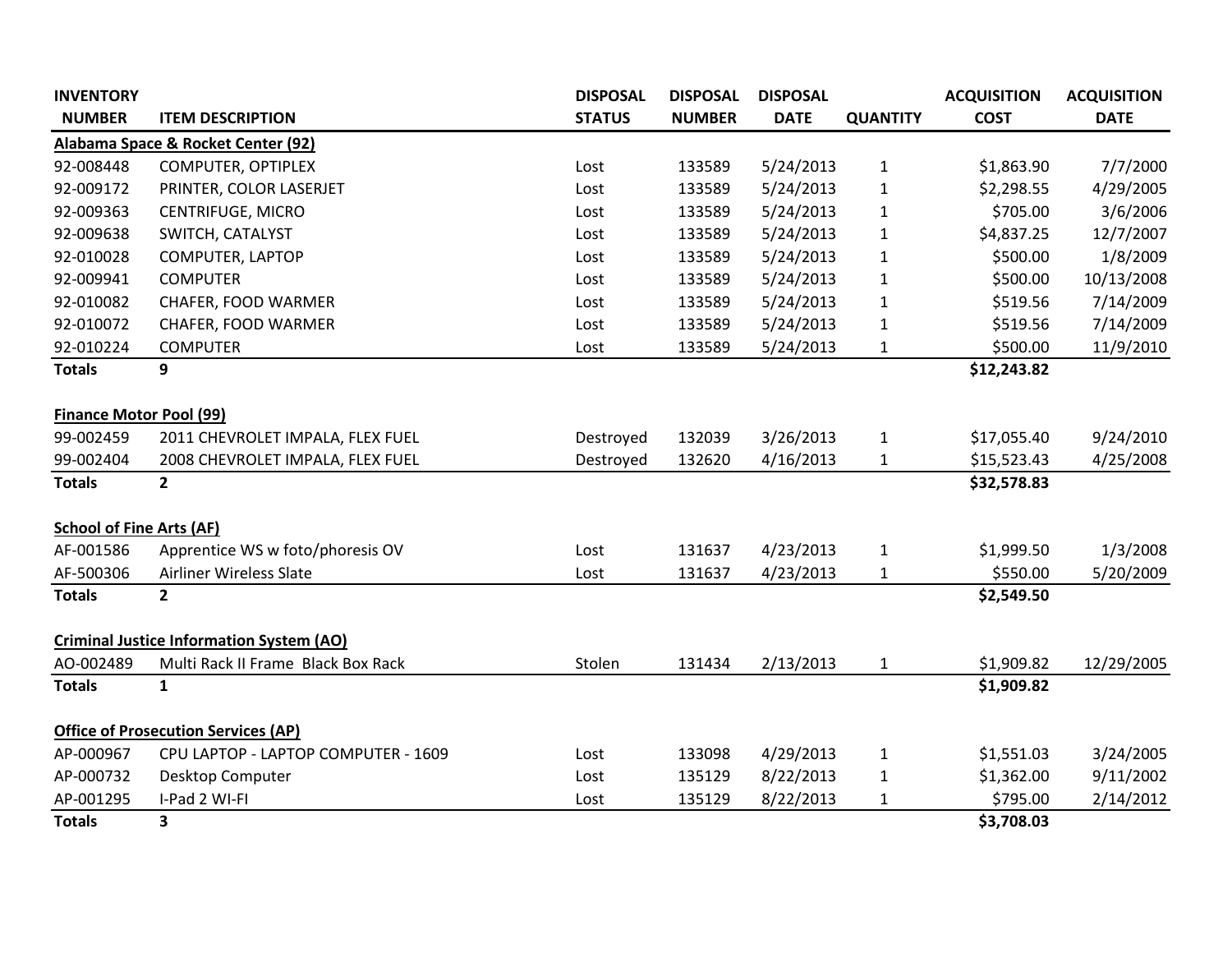| <b>INVENTORY</b>               |                                                     | <b>DISPOSAL</b> | <b>DISPOSAL</b> | <b>DISPOSAL</b> |                 | <b>ACQUISITION</b> | <b>ACQUISITION</b> |
|--------------------------------|-----------------------------------------------------|-----------------|-----------------|-----------------|-----------------|--------------------|--------------------|
| <b>NUMBER</b>                  | <b>ITEM DESCRIPTION</b>                             | <b>STATUS</b>   | <b>NUMBER</b>   | <b>DATE</b>     | <b>QUANTITY</b> | <b>COST</b>        | <b>DATE</b>        |
|                                | Alabama Fire College Personnel Standards Comm. (AU) |                 |                 |                 |                 |                    |                    |
| AU-000114                      | SELF CONTAINED BREATHING SYS.DRAEGER                | Lost            | 132645          | 3/28/2013       | $\mathbf{1}$    | \$2,385.00         | 12/22/2003         |
| <b>Totals</b>                  | $\mathbf{1}$                                        |                 |                 |                 |                 | \$2,385.00         |                    |
| <b>Children's Affairs (BT)</b> |                                                     |                 |                 |                 |                 |                    |                    |
| BT-000089                      | Apple Laptop Powerbook G4 17 Inch                   | Stolen          | 131404          | 1/30/2013       | $\mathbf{1}$    | \$2,788.00         | 11/14/2005         |
| BT-000152                      | HP Laptop                                           | Stolen          | 131404          | 1/30/2013       | $\mathbf{1}$    | \$3,443.00         | 5/19/2008          |
| BT-000052                      | <b>UPS</b>                                          | Lost            | 131877          | 3/8/2013        | $\mathbf{1}$    | \$928.64           | 4/16/2001          |
| <b>Totals</b>                  | $\overline{\mathbf{3}}$                             |                 |                 |                 |                 | \$7,159.64         |                    |
|                                | <b>Saint Stephens Historical Commission (BV)</b>    |                 |                 |                 |                 |                    |                    |
| BV-000008                      | COMPUTER-CPU                                        | Lost            | 130378          | 11/13/2012      | $\mathbf{1}$    | \$1,700.00         | 9/15/2000          |
| <b>Totals</b>                  | $\mathbf{1}$                                        |                 |                 |                 |                 | \$1,700.00         |                    |
|                                | FINANCE - STATE CENTRAL MAIL & SUPPLY (CM)          |                 |                 |                 |                 |                    |                    |
| CM-000068                      | VACUUM, WET/DRY                                     | Lost            | 124869          | 11/15/2012      | $\mathbf{1}$    | \$650.00           | 8/20/2007          |
| <b>Totals</b>                  | $\mathbf{1}$                                        |                 |                 |                 |                 | \$650.00           |                    |
|                                | HAVA/NEW VOTER REGISTRATION (HA)                    |                 |                 |                 |                 |                    |                    |
| HA-001287                      | UNINTERRUPTED POWER SUPPLY                          | Lost            | 135752          | 9/24/2013       | $\mathbf{1}$    | \$527.78           | 8/31/2007          |
| HA-001330                      | <b>DESKTOP COMPUTER</b>                             | Lost            | 135752          | 9/24/2013       | $\mathbf{1}$    | \$1,070.35         | 8/31/2007          |
| HA-001904                      | <b>PRINTER</b>                                      | Lost            | 135752          | 9/24/2013       | $\mathbf{1}$    | \$794.00           | 1/14/2008          |
| HA-001909                      | <b>PRINTER</b>                                      | Lost            | 135752          | 9/24/2013       | $\mathbf{1}$    | \$794.00           | 1/14/2008          |
| HA-001915                      | <b>PRINTER</b>                                      | Lost            | 135752          | 9/24/2013       | $\mathbf{1}$    | \$794.00           | 1/14/2008          |
| HA-001946                      | <b>PRINTER</b>                                      | Lost            | 135752          | 9/24/2013       | $\mathbf{1}$    | \$794.00           | 1/14/2008          |
| HA-001967                      | <b>PRINTER</b>                                      | Lost            | 135752          | 9/24/2013       | $\mathbf{1}$    | \$794.00           | 1/14/2008          |
| HA-002058                      | HP P3015 Printer                                    | Lost            | 135752          | 9/24/2013       | $\mathbf{1}$    | \$698.00           | 7/25/2010          |
| <b>Totals</b>                  | 8                                                   |                 |                 |                 |                 | \$6,266.13         |                    |
|                                | Home Builders Licensure Bd. (HB)                    |                 |                 |                 |                 |                    |                    |
| HB-000667                      | DELL LATITUDE D830 LAPTOP COMPUTER                  | Stolen          | 130035          | 10/23/2012      | $\mathbf{1}$    | \$1,512.00         | 11/17/2008         |
| <b>Totals</b>                  | $\mathbf{1}$                                        |                 |                 |                 |                 | \$1,512.00         |                    |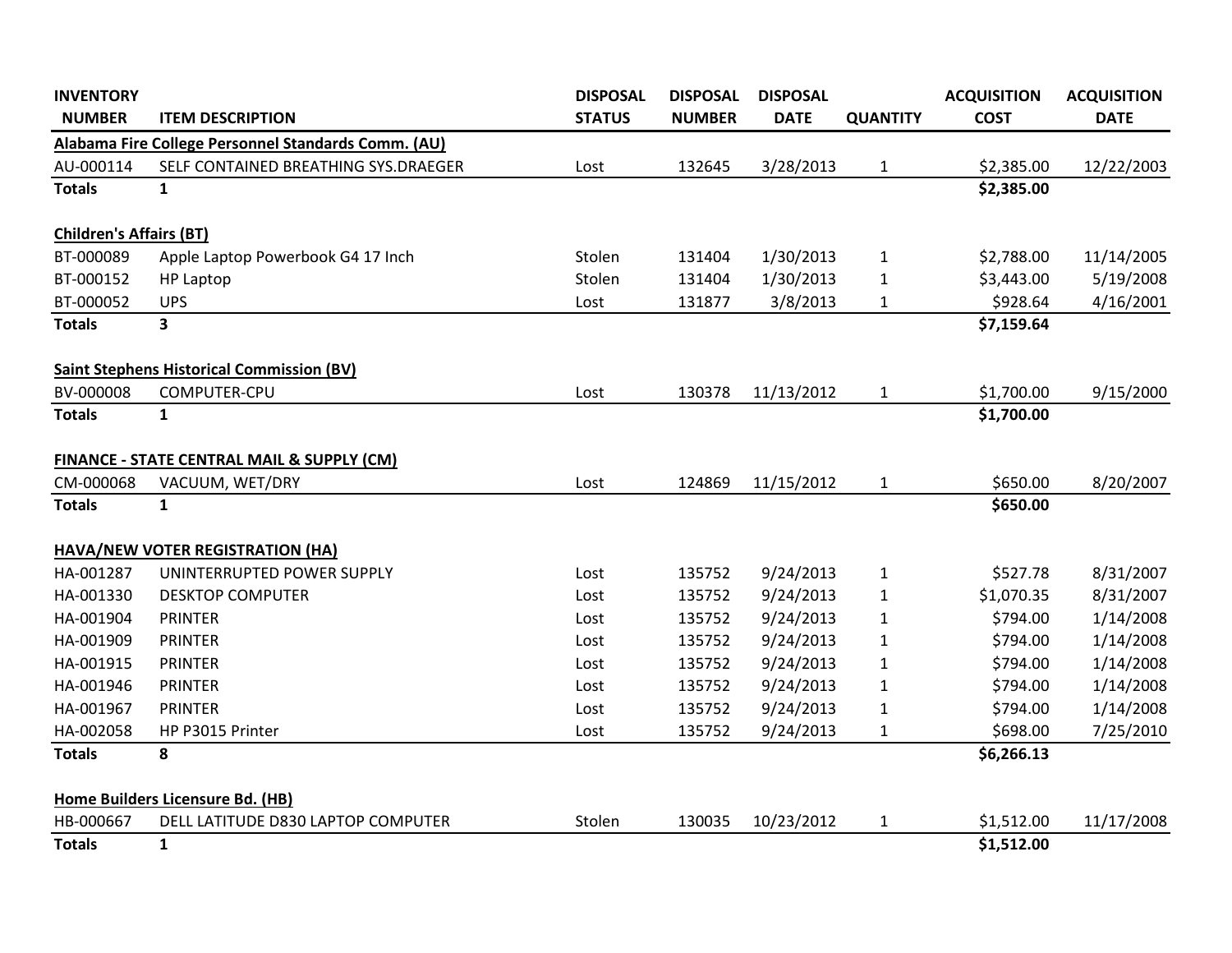| <b>INVENTORY</b>              |                                                   | <b>DISPOSAL</b> | <b>DISPOSAL</b> | <b>DISPOSAL</b> |                 | <b>ACQUISITION</b> | <b>ACQUISITION</b> |
|-------------------------------|---------------------------------------------------|-----------------|-----------------|-----------------|-----------------|--------------------|--------------------|
| <b>NUMBER</b>                 | <b>ITEM DESCRIPTION</b>                           | <b>STATUS</b>   | <b>NUMBER</b>   | <b>DATE</b>     | <b>QUANTITY</b> | <b>COST</b>        | <b>DATE</b>        |
|                               | <b>Department of Transportation (HD)</b>          |                 |                 |                 |                 |                    |                    |
| HD-063299                     | HUB, NETWORK 24 PORT                              | Lost            | AM13053         | 1/4/2013        | 1               | \$1,120.00         | 10/9/1997          |
| HD-072382                     | PROJECTOR, COMPUTER/VIDEO/DATA                    | Stolen          | AM13097         | 3/22/2013       | $\mathbf 1$     | \$1,948.00         | 8/13/2003          |
| HD-072096                     | COMPUTER, PERSONAL DIG. ASST.                     | Destroyed       | AM13106         | 4/5/2013        | 1               | \$579.36           | 4/24/2003          |
| HD-081596                     | CPU, TABLET                                       | Stolen          | AM13108         | 4/5/2013        | 1               | \$2,089.16         | 10/31/2006         |
| HD-079772                     | MONITOR, 20" FLAT PANEL COLOR                     | Stolen          | AM13109         | 4/5/2013        | 1               | \$551.31           | 1/3/2006           |
| HD-080562                     | COMPUTER, LAPTOP                                  | Stolen          | AM13109         | 4/5/2013        | $\mathbf 1$     | \$1,834.04         | 5/18/2006          |
| HD-087065                     | CPU-PERSONAL COMPUTER                             | Stolen          | AM13109         | 4/5/2013        | 1               | \$797.00           | 1/4/2010           |
| HD-073646                     | UNIT, WIRELESS CONNECTION                         | Stolen          | AM13131         | 5/6/2013        | 1               | \$562.00           | 9/30/2003          |
| HD-079163                     | COMPUTER, LAPTOP                                  | Stolen          | AM13206         | 9/12/2013       | 1               | \$2,472.52         | 9/30/2005          |
| HD-089176                     | COMPUTER, LAPTOP                                  | Stolen          | AM13206         | 9/12/2013       | 1               | \$1,454.22         | 8/1/2011           |
| <b>Totals</b>                 | 10                                                |                 |                 |                 |                 | \$13,407.61        |                    |
|                               |                                                   |                 |                 |                 |                 |                    |                    |
| <b>Homeland Security (HS)</b> |                                                   |                 |                 |                 |                 |                    |                    |
| HS-000371                     | IPAD2 16GB with WIFI + AT&T 3G                    | Stolen          | 134902          | 7/29/2013       | $\mathbf{1}$    | \$568.00           | 7/18/2012          |
| <b>Totals</b>                 | $\mathbf{1}$                                      |                 |                 |                 |                 | \$568.00           |                    |
|                               |                                                   |                 |                 |                 |                 |                    |                    |
|                               | <b>Department of Rehabilitation Services (RS)</b> |                 |                 |                 |                 |                    |                    |
| RS-218979                     | WHITE FOUR DOOR CHEVY IMPALA (SO209A)             | Destroyed       | 134542          | 7/29/2013       | $\mathbf{1}$    | \$16,985.00        | 3/23/2010          |
| <b>Totals</b>                 | $\mathbf{1}$                                      |                 |                 |                 |                 | \$16,985.00        |                    |
|                               |                                                   |                 |                 |                 |                 |                    |                    |
|                               | <b>Department of Transportation (SG)</b>          |                 |                 |                 |                 |                    |                    |
| SG-064375                     | CUTTER, ROTARY BOOM MOUNTED                       | Stolen          | AM12149         | 10/12/2012      | $\mathbf{1}$    | \$2,115.24         | 7/16/2002          |
| SG-064374                     | <b>CUTTER, ROTARY BOOM MOUNTED</b>                | Stolen          | AM12149         | 10/12/2012      | 1               | \$2,115.44         | 7/16/2002          |
| SG-065352                     | ALL TERRAIN 4X4                                   | Stolen          | AM12149         | 10/12/2012      | $\mathbf{1}$    | \$6,919.85         | 3/7/2003           |
| SG-065786                     | TRAILER, UTILITY                                  | Stolen          | AM12149         | 10/12/2012      | 1               | \$550.00           | 7/2/2003           |
| SG-077142                     | SAW, CHAIN 18" GAS                                | Stolen          | AM12149         | 10/12/2012      | $\mathbf{1}$    | \$868.96           | 8/29/2011          |
| SG-077146                     | SAW, CHAIN 18" GAS                                | Stolen          | AM12149         | 10/12/2012      | $\mathbf{1}$    | \$868.96           | 8/29/2011          |
| SG-077147                     | SAW, CHAIN 18" GAS                                | Stolen          | AM12149         | 10/12/2012      | $\mathbf{1}$    | \$868.96           | 8/29/2011          |
| SG-077196                     | COMPRESSOR, AIR TWO-STAGE                         | Stolen          | AM13016         | 10/29/2012      | 1               | \$2,500.00         | 9/20/2011          |
| SG-068816                     | LOCATOR/DETECTOR, MAGNETIC                        | Lost            | AM13052         | 1/4/2013        | $\mathbf{1}$    | \$595.00           | 8/4/2005           |
| SG-066540                     | RADIO, HAND HELD 2-WAY                            | Lost            | AM13085         | 3/5/2013        | 1               | \$585.34           | 2/12/2004          |
| SG-061223                     | <b>CULTIPACKER 6'</b>                             | Stolen          | AM13086         | 3/4/2013        | $\mathbf{1}$    | \$1,350.00         | 11/30/2000         |